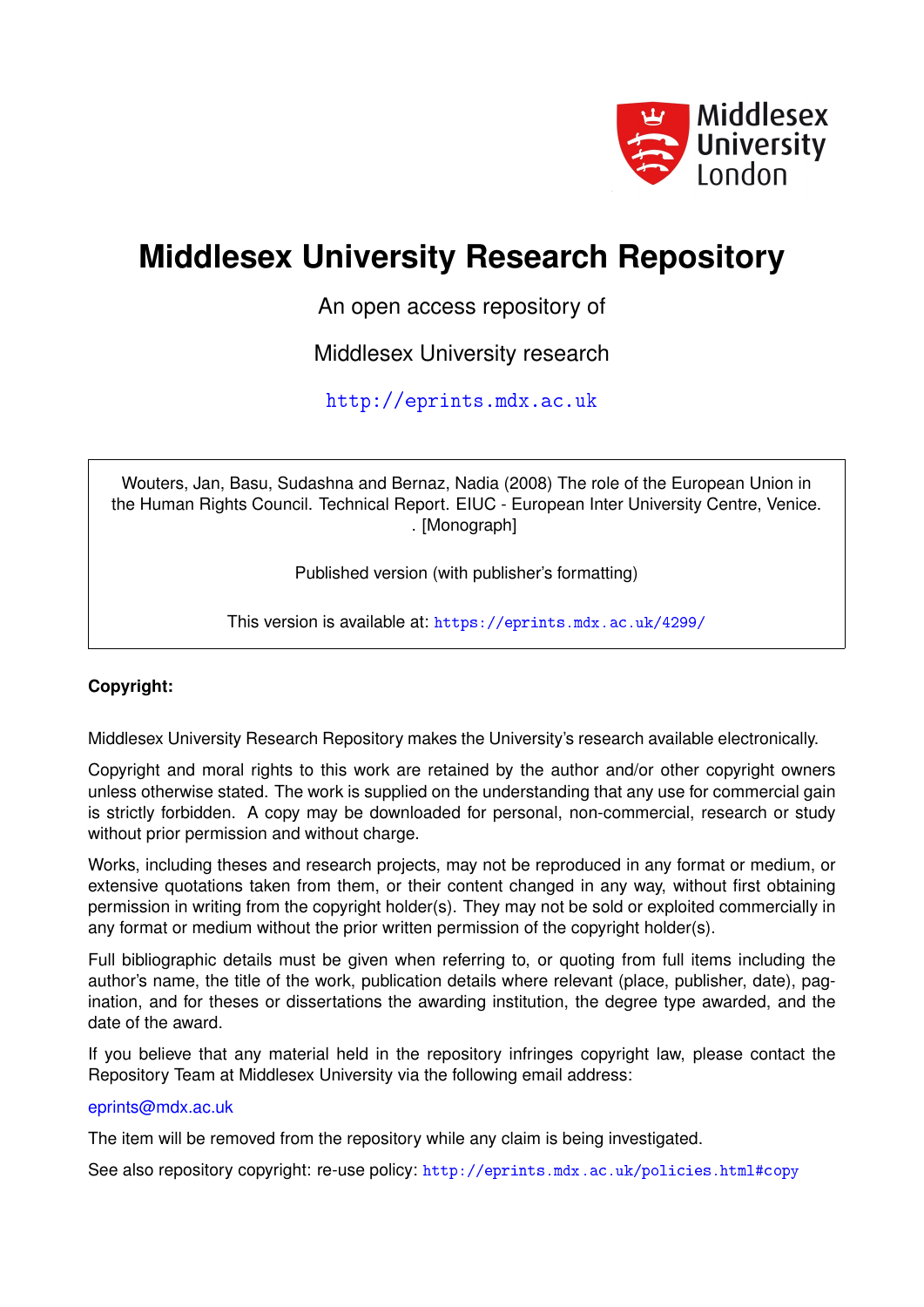

DIRECTORATE GENERAL EXTERNAL POLICIES OF THE UNION

# Policy Department External Policies

# THE ROLE OF THE EUROPEAN UNION IN THE HUMAN RIGHTS COUNCIL

HUMAN RIGHTS

STUDY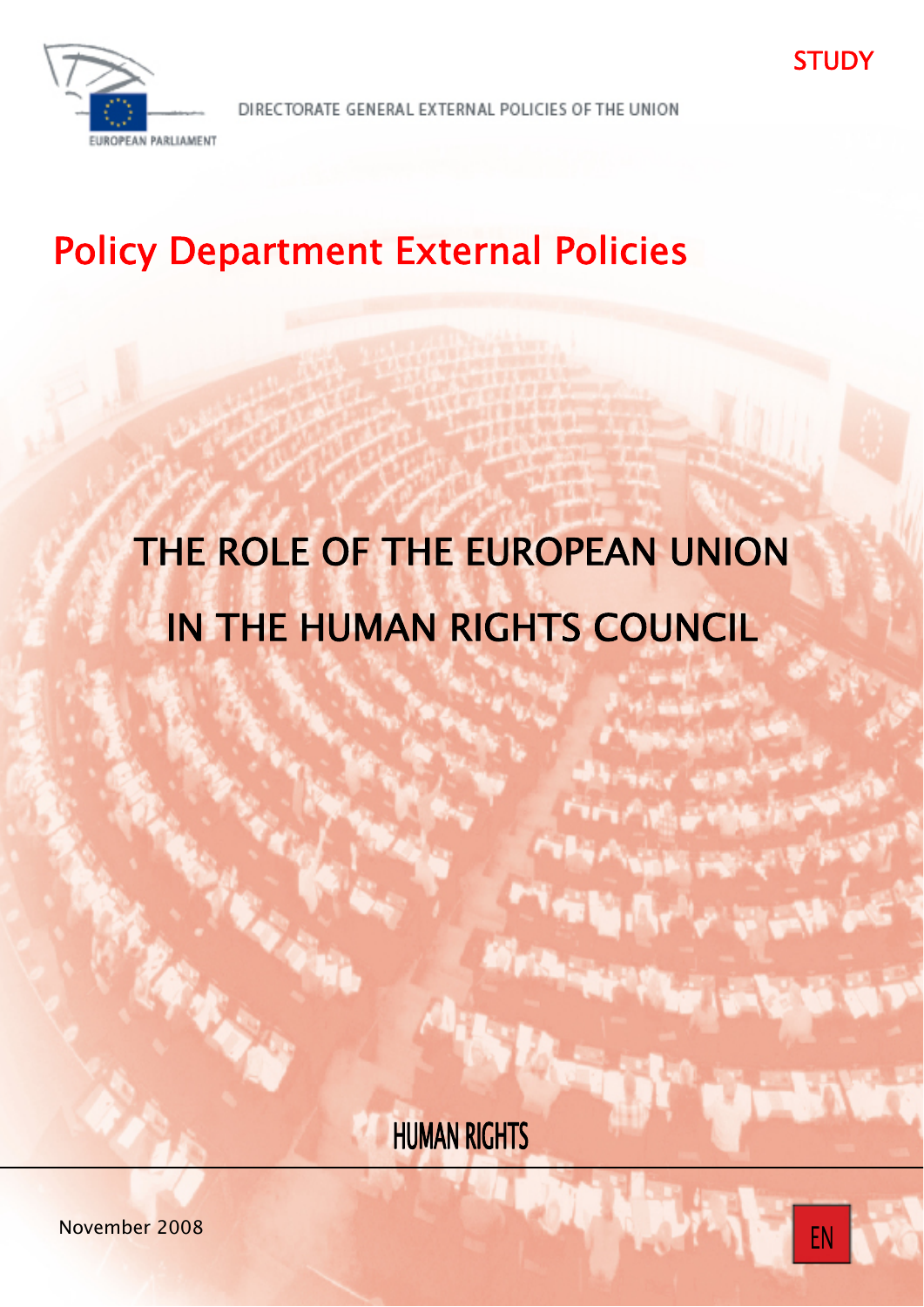This study was requested by the European Parliament's Subcommittee on Human Rights.

This study is published in English **EN (OR)** 

| Author:      | Prof. Dr. Jan Wouters - Director                           |
|--------------|------------------------------------------------------------|
|              | Ms Sudeshna Basu - Doctoral Researcher                     |
|              | Leuven Centre for Global Governance Studies and Institute  |
|              | for International Law, University of Leuven                |
|              | Prof. Dr. Nadia Bernaz - Director of PhD Programme,        |
|              | Irish Centre for Human Rights, National University of      |
|              | Ireland                                                    |
| Contributors | Prof. Dr. Jan Klabbers - Director, University of Helsinki  |
|              | Prof. Dr. Iulia Motoc - Professor, University of Bucharest |
|              | Prof. Dr. Ludo Hennebel - New-York University              |
|              |                                                            |
|              |                                                            |
|              |                                                            |

| Responsible Official: | <b>Mr Stefan Schulz</b>                                |
|-----------------------|--------------------------------------------------------|
|                       | Directorate-General for External Policies of the Union |
|                       | <b>Policy Department</b>                               |
|                       | WIB 06 M 085                                           |
|                       | rue Wiertz                                             |
|                       | B-1047 Brussels                                        |
|                       |                                                        |

Publisher European Parliament

Manuscript completed on 12 November 2008.

The study is available on the Internet at http://www.europarl.europa.eu/activities/expert/eStudies.do?languageEN

If you are unable to download the information you require, please request a paper copy by e-mail : xp-poldep@europarl.europa.eu

Brussels: European Parliament, 2008.

Any opinions expressed in this document are the sole responsibility of the author and do not necessarily represent the official position of the European Parliament.

© European Communities, 2008.

Reproduction and translation, except for commercial purposes, are authorised, provided the source is acknowledged and provided the publisher is given prior notice and supplied with a copy of the publication.

**EXPO/B/DROI/2007/41** NOVEMBER 2008 **PE 385.555** EN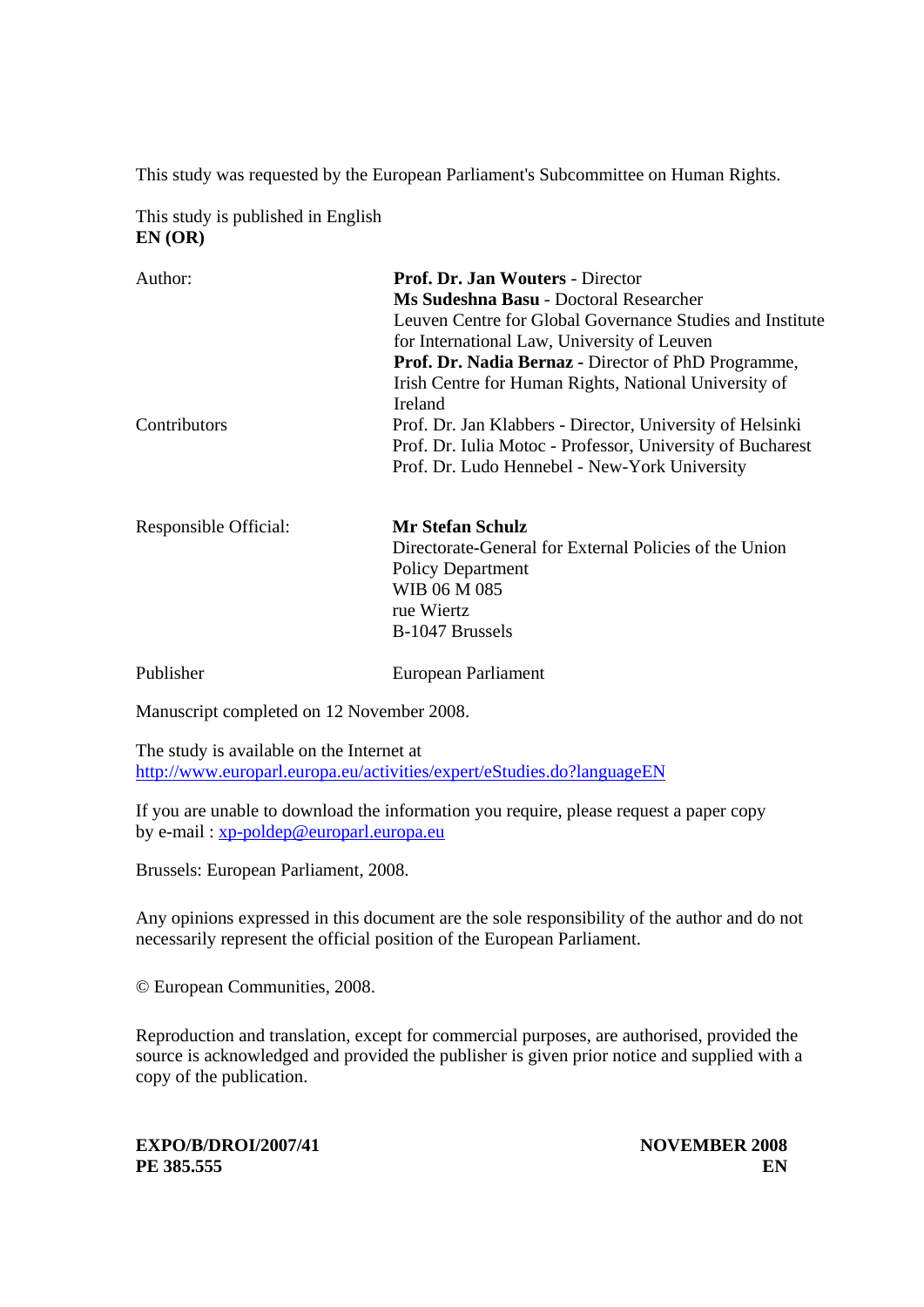#### **EXECUTIVE SUMMARY**

The European Union has and continues to place human rights and democracy at the heart of its external relations, namely through its activities in the UN human rights system. With the ongoing criticism about the inadequacies of the UN Commission on Human Rights Kofi Annan recommended that this ailing body be replaced with a new and more effective Human Rights Council. In light of the European Union's desire to further human rights and democracy across the globe it rapidly got involved in playing an active and visible role in the overarching UN human rights reform process.

Negotiations for establishing the Human Rights Council in addition to the deliberations of the mandated working groups outlining the details and modalities of the Council involved making difficult and demanding decisions. The different opinions and positions not only led to a delayed inception but also generated concerns that the new Council would not be any more efficient or credible than its predecessor. Many have claimed that its first operational year has produced disappointing results by not taking more concrete action regarding countries facing dire human rights crises such as Zimbabwe. In contrast, others argue that in its first year the Council did achieve a number of successes including the modalities of the Universal Periodic Review process, the review of UN Special Procedures, the adoption of the codes of conduct for mandate holders in addition to the adoption of a number of resolutions of great importance in the Council's plenary.

The European Union actively participated in each phase and in all areas of the Human Rights Council from the setting up process to engaging in the sometimes arduous negotiations of both procedural and substantive matters. While it has indeed been successful in the workings of some areas the EU's shortcomings have recently overshadowed its achievements. The following study explores the role of the EU in the Human Rights Council from the setting-up process to its contributions in the review of the UN Special Procedures, the UPR process and the plenary sessions since the Council's inception. Following the highlighting of both the EU's achievements and shortcomings the study concludes with five core recommendations that have the potential to help rectify the challenges currently faced by the European Union in the Human Rights Council.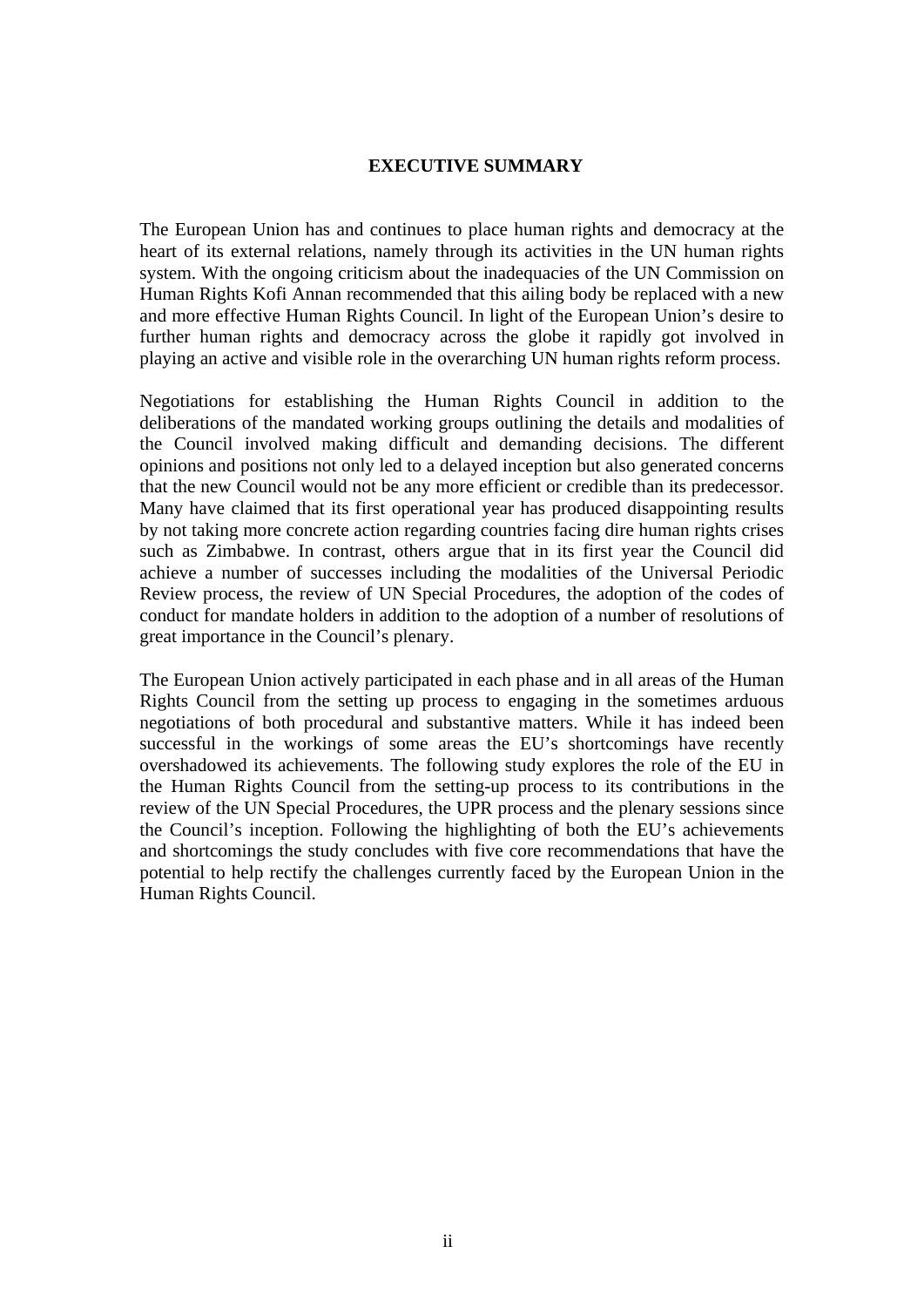## **TABLE OF CONTENTS**

| C. EU Output in Human Rights Council Plenary Sessions- A General Overview  18 |  |
|-------------------------------------------------------------------------------|--|
|                                                                               |  |
|                                                                               |  |
|                                                                               |  |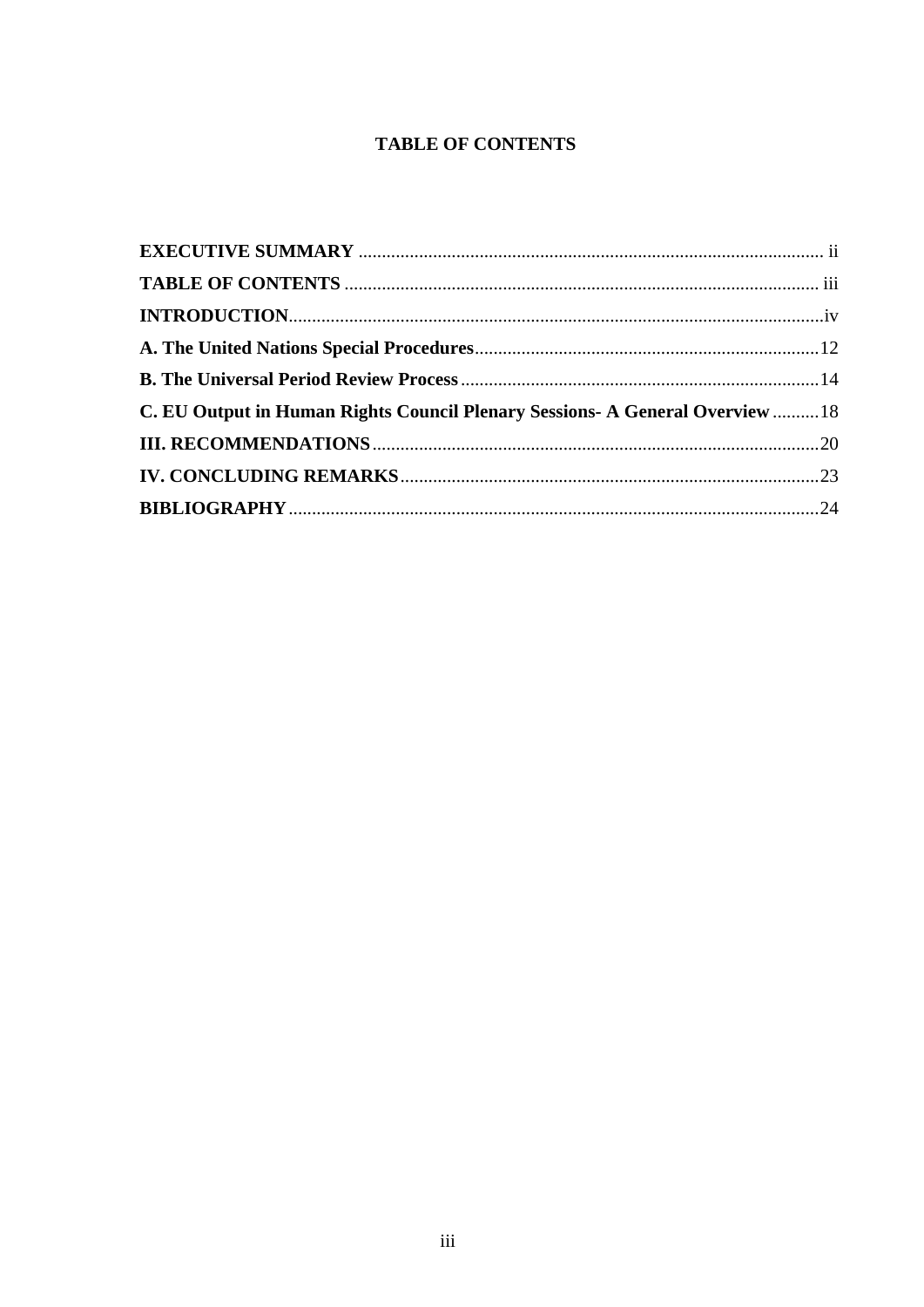#### **INTRODUCTION**

**"***With the creation of the Human Rights Council a new era in human rights work of the United Nations has been proclaimed." - Statement by Kofi Annan* 

Recognizing the drawbacks of the UN Commission on Human Rights Kofi Annan in his Report "In Larger Freedom: towards development, security and human rights for all" declared that the UN Commission on Human Rights suffered from a "credibility deficit"1 and that its current form was undermined by the *politisization* and *selectivity* of its work. Accordingly the then Secretary General called for the establishment of a Human Rights Council, with the objective of rectifying the failures of the Commission. Most countries and NGO's welcomed this initiative as it was markedly clear that in light of the contemporary human rights challenge and the shortcomings of the Commission it was vital that the UN human rights system be reformed. The European Union being a strong supporter and advocate of the initiative aspired to take on an active role in both the setting-up process and functions of the Council to ensure that it would be a strong and effective body<sup>2</sup>.

Following the agreement to establish a Human Rights Council by heads of state at the 2005 UN Summit UN Member States immediately engaged in negotiation processes to outline the modalities of how the Council could operate, its mandate, functions and working methods in the hope of finalizing the negotiations and establishing the Council by the end of 2005. The task however was seemingly more difficult in practice, therefore, making it impossible to reach any form of agreement by the desired date. The European Union undertook a variety of lobbying and outreach activities with the aim of gaining support to create an effective mechanism at the earliest date possible, but continued to face disagreement by a number of delegations. Following various channels of effort by the European Union and likeminded states the UN General Assembly adopted Resolution 60/251 in March 2006 creating the new Human Rights Council. The adoption of the resolution however was merely the first building block.

The establishment of the Human Rights Council has frequently been heralded as the "dawn of a new era" for the protection and promotion of human rights in the UN System. Recently, many have challenged that notion claiming that the Council *could*  and *should* do more to live up to its founding resolution. Since its inception Members of the Council have engaged in arduous and taxing discussions regarding a wide range of fundamental practical and substantive areas including membership criteria, special procedures, codes of conduct for mandate holders, complaint mechanisms, the creation of a universal periodic review, country specific sessions and many other areas, all of which have raised deep concern during the course of the Council's first cycles. From the beginning the European Union declared that:

<u>.</u>

<sup>&</sup>lt;sup>1</sup> UN Secretary General Kofi Annan's Report "In Larger Freedom: towards development, security and human rights for all", 21 March 2005, para 182.

 $2^2$  See General Assembly of the United Nations, EU Explanation of vote on the draft resolution on the Human Rights Council (L.48); Statement by Ambassador Gerhard PFANZELTER, Permanent Representative of Austria to the United Nations, on behalf of the European Union, 15 March, 2006.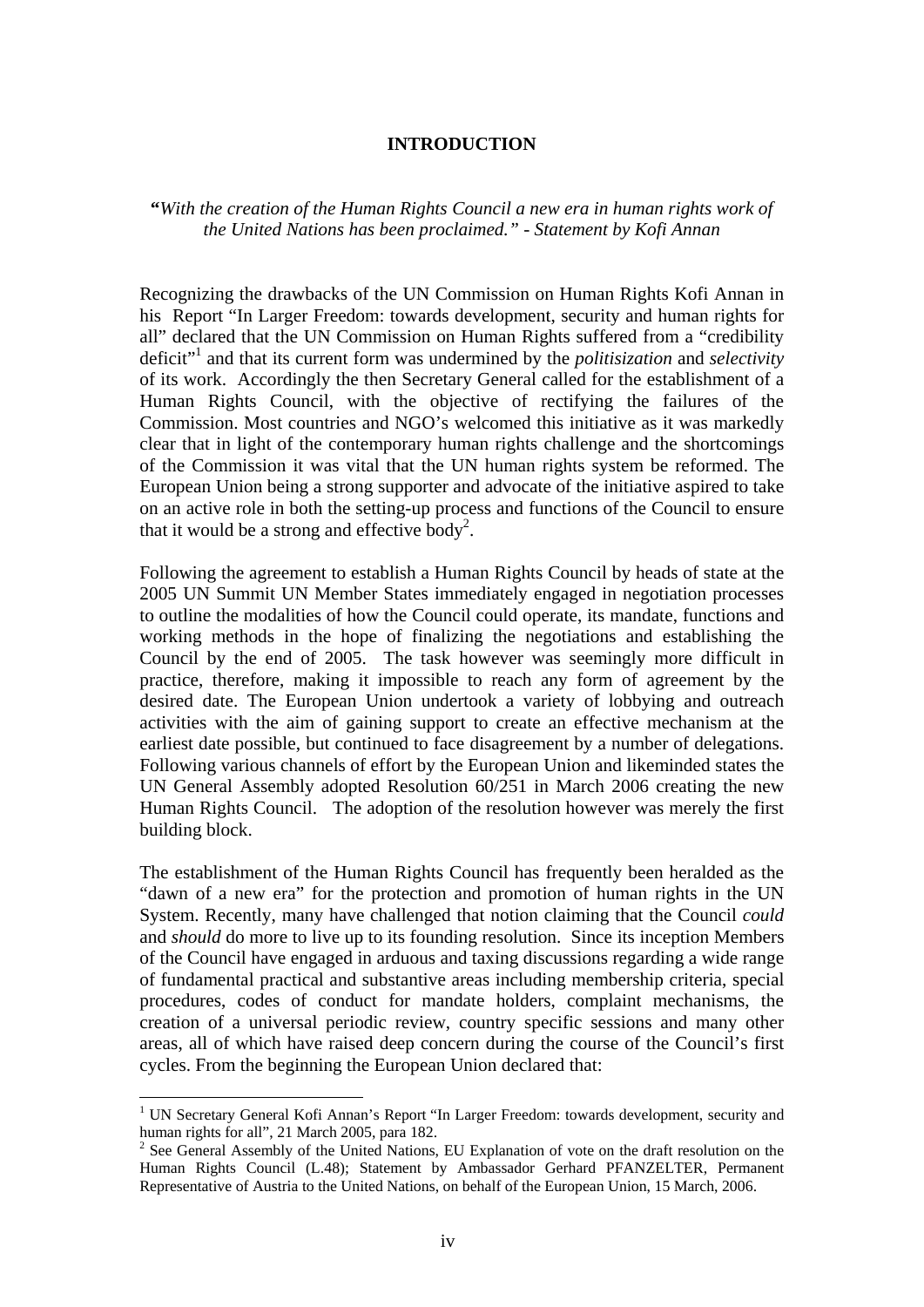*"*The EU will make every effort to ensure that the Human Rights Council will be able to fulfil its mandate responsibly and effectively. The European Union will work closely with all UN Member States in the implementation of the resolution in order to make sure that the Council will be able to start its work in such a way as to turn our expectations into reality*."*<sup>3</sup>

Against this background, the study will examine how the European Union is living up to its declared commitments; from the setting up process of the Human Rights Council to turning '*expectations into reality*'. The structure of the study has respectively been set up as follows: Part One will elaborate upon the setting up process and the role the European Union played therein. Part Two will examine the role the European Union played in the work and deliverables of the Council, more specifically, in the review process of UN Special Procedures, the Universal Periodic Review process and the output of the Human Rights Council plenary sessions. Part Two will also highlight the EU's achievements and shortcomings in the abovementioned working areas of the Council. The study will conclude with recommendations on how the EU can improve its role in the Human Rights Council so as to ensure that the new Human Rights Council can legitimately be hailed as the "dawn of a new era".

<u>.</u>

 $3$  Declaration by the Presidency on behalf of the European Union on the establishment of the UN Human Rights Council, Brussels, 16 March 2006.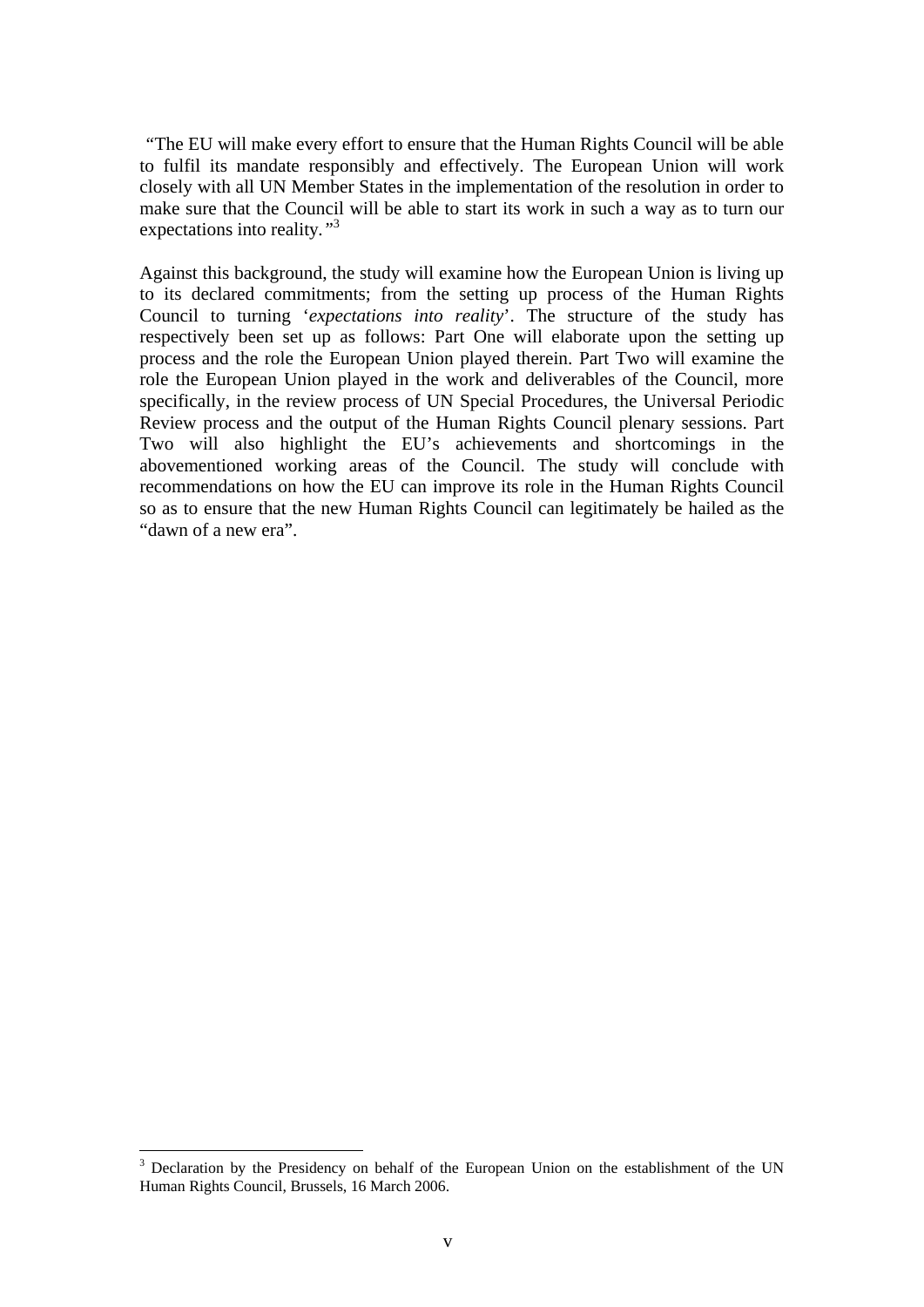## **PART I. Setting Up of the Human Rights Council and the Role of the European Union**

The diplomatic initiative for the creation of a Human Rights Council originated in the Swiss Department of Foreign Affairs. It was primarily based on the idea that despite its great achievements the Commission on Human Rights needed to be reformed. In 2003, in order to identify precisely what reforms could be envisaged, the Swiss Department of Foreign Affairs asked Professor Kälin and Cecilia Jimenez, from the Bern institute of Public Law, to come up with concrete reform proposals. In their report they suggested the creation of a Human Rights Council to replace the Commission on Human Rights. In March 2004, during the  $60<sup>th</sup>$  session of the Commission, the proposal was put forward by Micheline Calmy-Rey, the Swiss Minister for Foreign Affairs: "In the context of the overall process of reflection on the reforms of the United Nations, Switzerland also intends to propose to the Panel on Threats, Challenges and Change (…) some strong ideas on the creation of a Human Rights Council which could, for example, take the form of a fourth principal organ of the United Nations"4 . At the same session, Ireland, speaking on behalf of the European Union, did not comment on that proposal<sup>5</sup>. On  $\overline{4}$  October 2004, the Netherlands, speaking on behalf of the European Union before the General Assembly, insisted on "the importance of an effective Commission on Human Rights as the preeminent body for the protection and promotion of human rights"<sup>6</sup>, therefore did not seem to envisage its replacement by a Human Rights Council at this stage. However, the position of the European Union rapidly evolved.

In their report, released in December 2004, the High-Level Panel on Threats, Challenges and Change recommended the reform of the Commission on Human Rights and, in the longer run, the creation of a Human Rights Council<sup>7</sup>. The Report of the Secretary-General, *In Larger Freedom,* released in March 2005, called even more clearly for the replacement of the Commission on Human Rights by a Human Rights Council<sup>8</sup>. During the Commission on Human rights' 61<sup>st</sup> session, that same month, Micheline Calmy-Rey clarified further the intentions of the Swiss government by affirming: "In the longer term, Switzerland support[s] the idea of creating a Human Rights Council on an equal footing with the Security Council or the Economic and Social Council, so that the institutional status of human rights would correspond to their political importance for international peace and security throughout the year"<sup>9</sup>. The representative of Luxembourg, which held the presidency of the European Union at the time and therefore spoke on behalf of the European Union, underlined that "the European Union intended to participate actively in the process of reflection initiated

<sup>&</sup>lt;sup>4</sup> Commission on Human Rights, Sixtieth session, Summary Record of the 4<sup>th</sup> meeting, 16 March 2004, E/CN.4/2004/SR.4, "Statement by the Minister for Foreign Affairs of Switzerland", para. 9.

<sup>&</sup>lt;sup>5</sup> Commission on Human Rights, Sixtieth session, Summary Record of the 3rd meeting, 15 March 2004, E/CN.4/2004/SR.3, "Statement by the Minister for Foreign Affairs of Ireland, on behalf of the European Union and the Acceding States and Candidate Countries", para. 1-13. 6

 $6$  A/59/PV.18, 4 October 2004, p. 5.

<sup>&</sup>lt;sup>7</sup> A/59/565, "A More Secure World: our Shared Responsibility", Report of the High-level Panel on Threats, Challenges and Change, para. 291.

<sup>&</sup>lt;sup>8</sup> A/59/2005, Report by the Secretary-General, "In Larger Freedom: towards Development, Security and Human Rights for All", para. 183.

<sup>&</sup>lt;sup>9</sup> Commission on Human Rights, Sixty-first session, 14 March 2005, Summary Record of the 3<sup>rd</sup> meeting, 18 March 2005, E/CN.4/2005/SR.3, para. 43.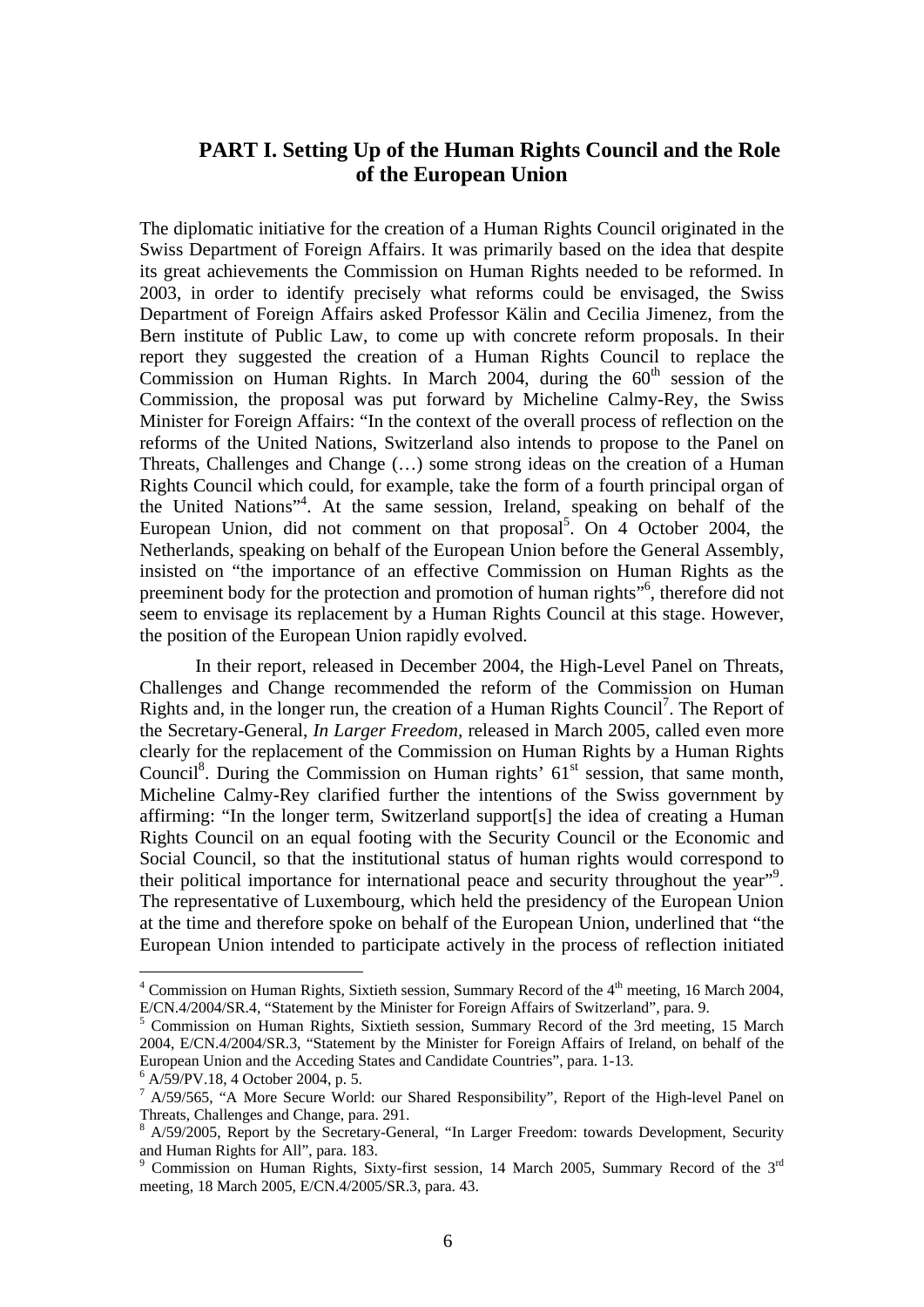by the report of the (…) High-level Panel on Threats, Challenges and Change (…) with a view to enhancing the Commission's potential"<sup>10</sup>. He further added that "the idea of universal membership of the Commission or, in the longer term, of the establishment of a Human Rights Council was interesting and should be considered in the broader context of United Nations reform<sup>"11</sup>. Less than a month later, Luxembourg declared before the General assembly that the European Union "welcome[d] the presentation of a proposal reflecting the primacy of human rights by the creation of a Human Rights Council"<sup>12</sup>.

It then took less than six months for the EU to fully endorse the idea of setting up a new UN body, entirely devoted to human rights protection, the Human Rights Council. Before and during the World Summit of 14-16 September 2005 the EU vigorously supported the creation of the Human Rights Council. In fact, it was actively involved in the preparation of the UN Summit and made its position very clear, notably through the adoption by the European Commission, three months before the actual summit, of a Communication on "The 2005 Summit-Addressing the Global Challenges and Making a Success of the Reformed UN"<sup>13</sup>. In this Communication, the European Commission outlined the main aspects of the EU's position regarding the setting up of the Council: its Members should be elected by the General Assembly, in this process their human rights records should be taken into consideration, the special procedures should be maintained, the new review mechanism should rest on both treaty obligations and non-binding commitments and the Human Rights Council should be established as soon as possible after the Summit<sup>14</sup>. More precisely, the Luxembourg representative, speaking on behalf of the EU, affirmed in a statement before the UN General Assembly on 21 June 2005 that the EU

> "[ed] to establish the Human Rights Council as a main freestanding Charter body of the UN, linked to the General Assembly, reflecting, at the institutional level, the centrality and universality of human rights, and the EU's concern to put human rights on the same footing as issues of development and of peace and security. Pending a decision the General Assembly might take on the establishment of such a body, the HRC should be established as a subsidiary body of the General Assembly, thus creating a link with a universal body. A Human Rights Council, whose membership is elected at a two thirds majority of the General Assembly on the basis of equitable geographic representation, will gain in status and legitimacy. An equitable peer review mechanism could be established. The Human Rights Council should address urgent human rights violations in an effective manner and promote the mainstreaming of human rights, while maintaining the main tasks of the CHR. (…) We do not need to reinvent the wheel. Central features of the CHR, such as the special procedures and the very positive participation of NGOs as well as national

 $10$  Ibid, para. 7.

 $\rm ^{11}$  Ibid.

<sup>&</sup>lt;sup>12</sup> EU Presidency, Statement by the Representative of Luxembourg to the United Nations, Formal Plenary Session of the UN General Assembly, PRES05-032EN, 6 April 2005.

<sup>&</sup>lt;sup>13</sup> European Commission, COM (2005) 259 final, 15 June 2005.

 $^{14}$  Ibid., 8.1.1.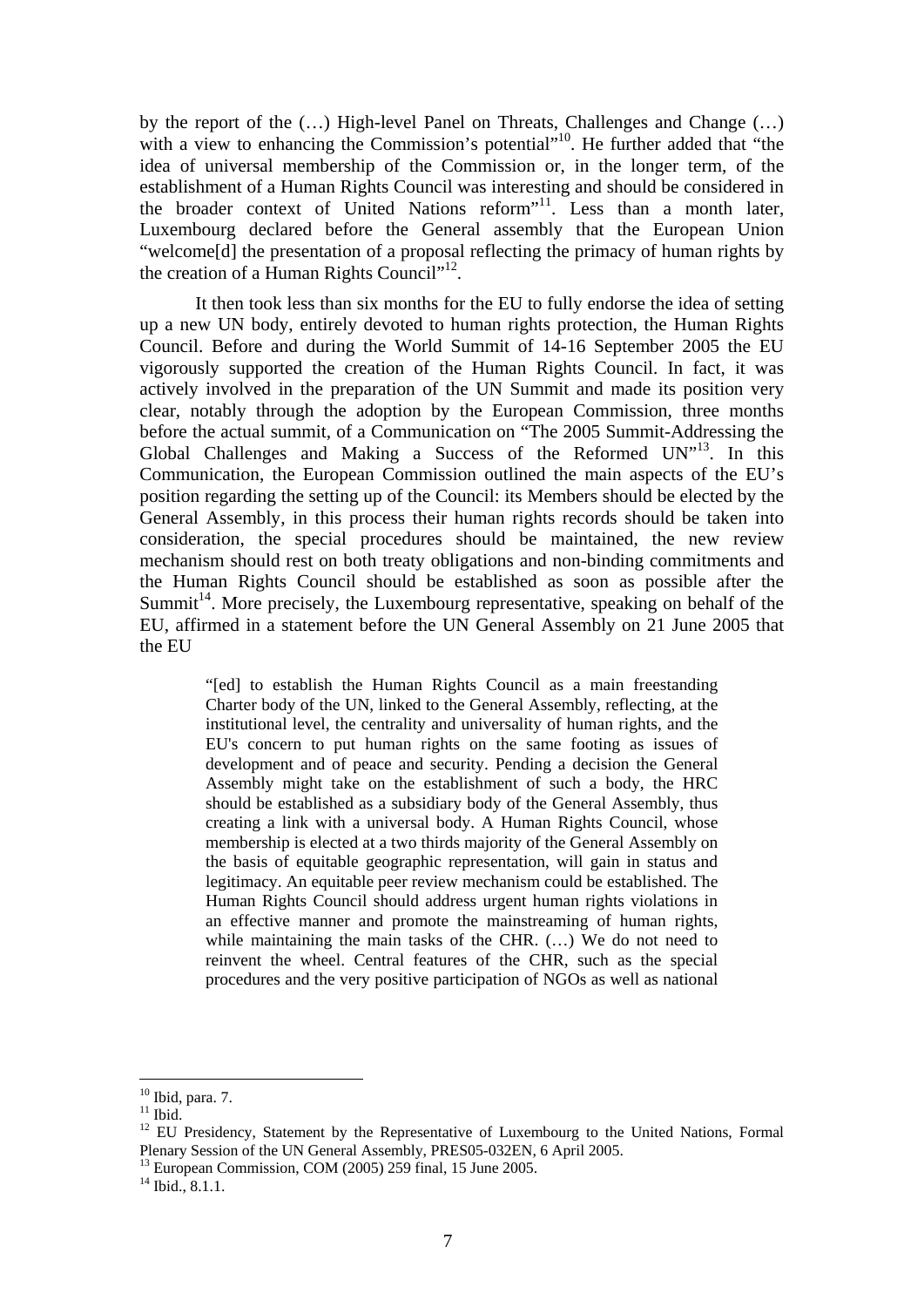human rights institutions in the proceedings of the CHR, are to be maintained and further strengthened"<sup>15</sup>,

It must be said that during the World Summit, not many decisions regarding the concrete work and shape of the future Human Rights Council were taken. Indeed, in Resolution 60/1 on the World Summit Outcome, adopted on 16 September 2005, States simply affirmed their will to create a Human Rights Council that would be "responsible for promoting universal respect for the protection of all human rights and fundamental freedoms for all, without distinction of any kind and in a fair and equal manner"<sup>16</sup> and "should address situations of violations of human rights, including gross and systematic violations, and make recommendations thereon. It should also promote effective coordination and the mainstreaming of human rights within the United Nations system"<sup>17</sup>. Finally, the Resolution urged the "President of the General" Assembly to conduct open, transparent and inclusive negotiations, to be completed as soon as possible during the sixtieth session, with the aim of establishing the mandate, modalities, functions, size, composition, membership, working methods and procedures of the Council"<sup>18</sup>. In short, apart from the actual decision to create a Human Rights Council, the Summit did not produce any concrete result regarding the practicalities of the Council. This outcome came as a disappointment for the European Union. As the European Commissioner for External Relations and European Neighbourhood Policy put it on 16 September 2005 during the UN high-level meeting,

"the Commission on Human Rights has lost its ability to act effectively on behalf of victims, and thus its credibility. Forming a new, smaller and more functional Human Rights Council will help the UN become a real driving force behind human-rights protection. Unfortunately, we could not agree any of the necessary details ahead of this Summit. I confess being disappointed at this meagre outcome which does not meet our ambitions. Let us not loose the momentum and finish this important chapter by February 2006! I express our full confidence in President Eliasson's leadership to fulfil this mandate before us"<sup>19</sup>.

A day later, the UK representative, speaking in the General Assembly about the Summit on behalf of the European Union, stated that the EU "welcome[d] the Outcome as a whole"20 but noted that "like the Secretary-General, the EU had hoped for greater progress in some areas"<sup>21</sup>, in particular had hoped for "a more substantial" terms of reference for the new Human Rights Council<sup> $22$ </sup>. Following the relative failure of the World Summit regarding the setting up of the future Council, energy was then devoted to working on the more practical aspects of the Human Rights

<sup>&</sup>lt;sup>15</sup> EU Presidency, Statement by the Representative of Luxembourg to the United Nations, General Assembly**,** PRES05-079EN**,** 21 June 2005, para. 25-26. The substance of this declaration was reaffirmed on 22 July 2005 in the document outlining the European Union Priorities for the  $60<sup>th</sup>$ Session of the United Nations General Assembly.

<sup>16</sup> UNGA Res. 60/1, para. 158.

<sup>&</sup>lt;sup>17</sup> Ibid., para 159.

<sup>18</sup> Ibid., para 160.

<sup>&</sup>lt;sup>19</sup> European Community Statement by Dr Benita Ferrero-Waldner, UN High Level Meeting, 16 September 2005.

<sup>&</sup>lt;sup>20</sup> Statement by the Foreign Secretary of the United Kingdom, General Debate of the 60<sup>th</sup> Session of the UN General Assembly, 17 September 2005, para. 4.

 $^{21}$  Ibid., para. 5.

<sup>22</sup> Ibid*.*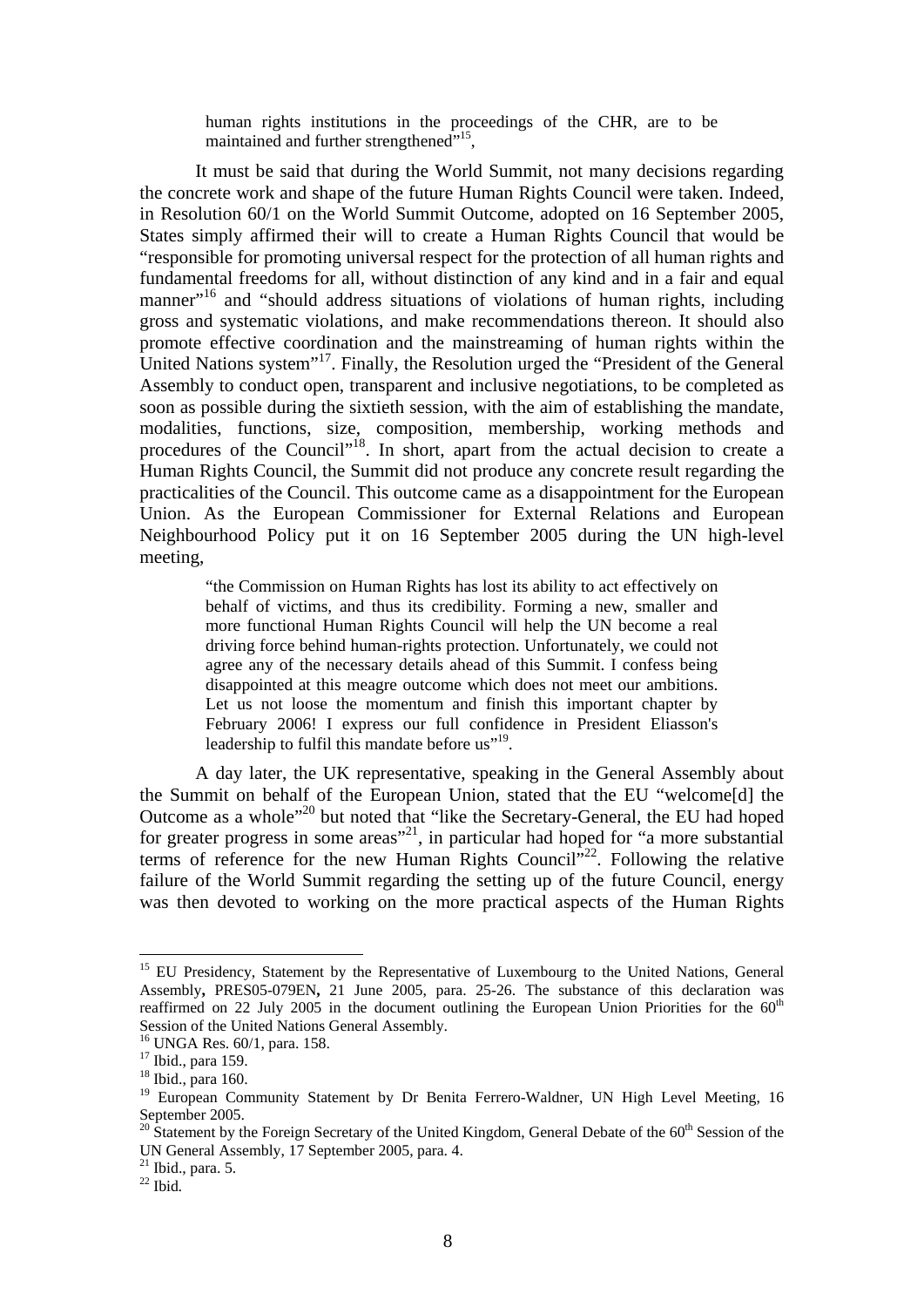Council so as to ensure that it could be set up as early as possible. As the UK representative stated on 4 October 2005, work

> "must begin within the next few weeks on a standing Human Rights Council with a strong mandate. We should aim to finish our work by the end of the year in order to facilitate a smooth transition between the Commission on Human Rights and the Human Rights Council. Expectations of our public opinions are high in this regard. We should live up to the resolve of our Heads of States and Governments to further strengthen the UN human rights machinery. In our further work, we might benefit by drawing on suggestions for the main elements of the new Council that evolved during the lengthy preparatory process leading to the Summit. The EU looks forward to working with partners to make the vision a reality as soon as possible. It is of utmost importance that the Human Rights Council has the appropriate tools to promote and protect all human rights. We have to achieve a genuinely effective and credible Council if we want to give substance to the principle that human rights is at the very heart of the UN's work on peace, security and development<sup>"23</sup>

As planned, a period of consultation began after the Summit. The President of the General Assembly appointed the Ambassadors Arias of Panama and Kumalo of South Africa as leaders of the negotiations. During the consultations, it was not always easy to reconcile the different EU Member States' positions in order to present a unified position. However, Austria, who held the Presidency of the European Union from January to June 2006, was "able to bring through skills and persistence the EU into supporting compromise"<sup>24</sup>. During this period, the positions of the EU were very pragmatic. Conscious of the practical difficulties entailed by the creation of a new body in an area as sensitive as human rights, Ambassador Jones Parry, representative of the United Kingdom, that held the EU Presidency from July to December 2005, noted:

> "The creation of a new body is complex. I believe that we must first aim for agreement on the main points which would give us the shape and function of the new body: status, size, mandate, composition etc. We have been discussing these issues for many months, (…) resulting in the World Summit Outcome document. And I believe with a real effort, we can conclude discussions and reach agreement on these issues relatively quickly, preferably as many have said by the end of the year, allowing us to set a date for elections to the Council and its establishment. Other issues, such as detailed methods of work and the relationship with the Third Committee, we can discuss at a later date. (…) The European Union is ready to engage proactively in these consultations and to play a constructive part in subsequent negotiations. We are prepared to listen to ideas of others and to come to agreement with all delegations on a Council which will be the effective and efficient body this organisation needs. But we are not prepared to enter into fruitless debate on a process that is

<u>.</u>

<sup>23</sup> EU Presidency, Statement by the Permanent Representative of the United Kingdom to the United Nations, General Assembly, PRES05-238EN, 4 October 2005.

 $24$  Peter Maurer, "About the Negotiation Process in New York (from 2005 until 2006): Of Ants, Caterpillars and Butterflies", *in* Lars Müller (ed), *The First 365 Days of the United Nations Human Rights Council*, Swiss Department of Foreign Affairs, 2007, p. 35.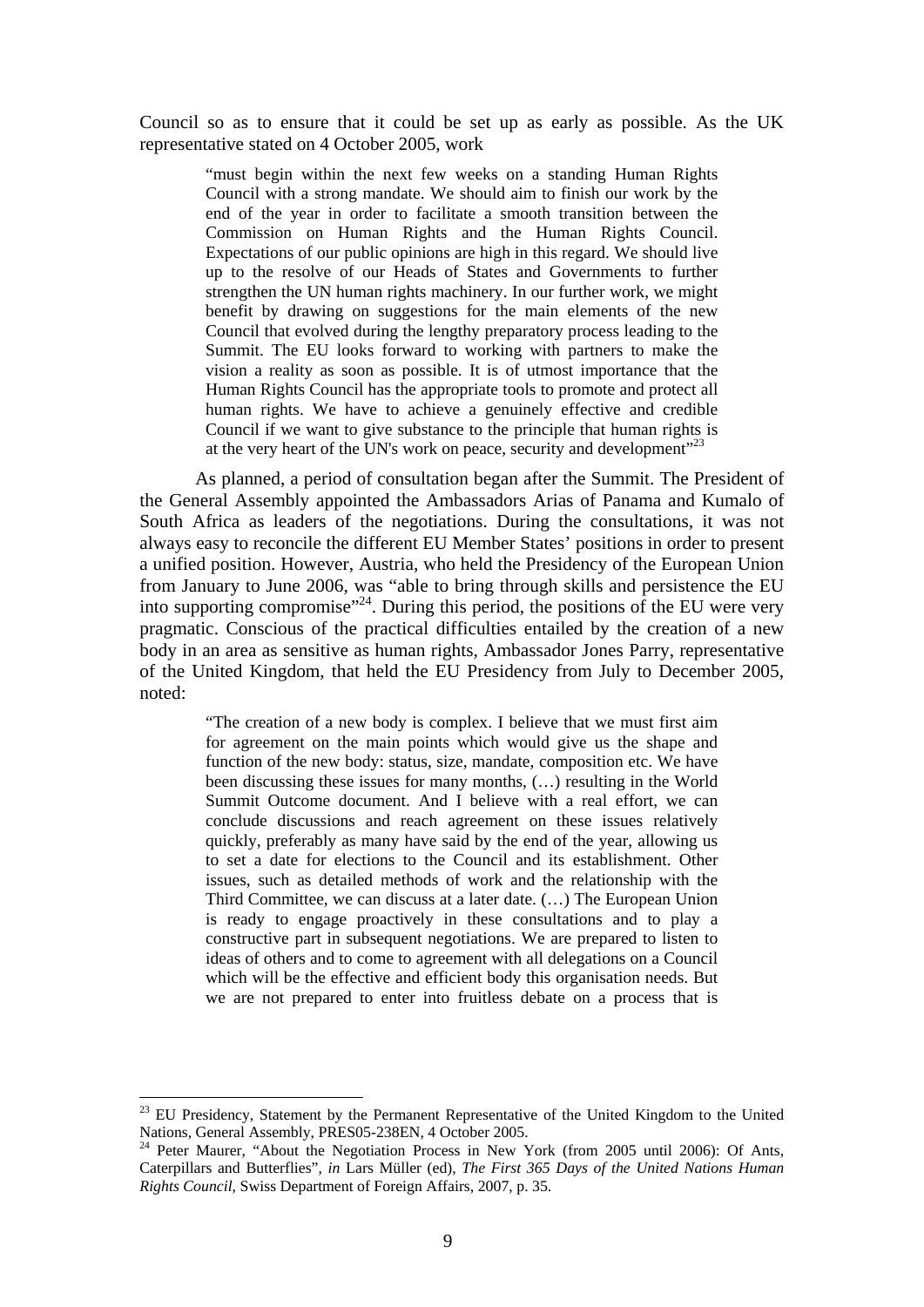designed to delay rather than progress. The issues before us are clear; the goal is clear, and the action we need to take is clear"<sup>25</sup>.

Numerous informal meetings followed the Summit, in which the EU outlined its position on a few key issues. To begin with, it insisted on several occasions on the fact that the details of the Council's work should be left open for further discussions and that current discussions should focus on the main issues<sup>26</sup>. The EU strongly supported the Human Rights Council as a standing body and as a main organ of the United Nations, while recognizing the difficulties entailed by this last point and favouring the creation of the Council as a subsidiary body of the General Assembly to begin with. The EU also favoured a body of the same size or smaller than the Commission on Human Rights, that would be made of States that are "genuinely interested in the promotion and protection of human rights $127$ . The EU also encouraged the election of the Council's Members by a 2/3 majority in the General Assembly and the idea that "prospective members should demonstrate their good faith by making voluntary commitments about the action they will take, domestically and internationally, in support of human rights during their term of office"<sup>28</sup>. The EU reiterated its views on these key issues on several occasions<sup>29</sup> and only when faced with insurmountable obstacles did it finally adopt more consensual positions. For instance, on the issue of making the Council a standing body, it conceded that "at a very minimum the Council should have no fewer than 4 to 6 meetings per year and it must have a total duration of no less than 12 weeks"<sup>30</sup>.

At the end of the negotiation process, the Human Rights Council was officially created by the UN General Assembly Resolution 60/251 of 15 March 2006. Gerhard Pfanzelter, Permanent Representative of Austria to the United Nations, speaking on behalf of the European Union, after having voted in of the resolution, noted that "not everything that the EU had aimed for is reflected in the resolution. However, (…) it represents an improvement over the Commission on Human Rights" $31$ .

<sup>&</sup>lt;sup>25</sup> EU Presidency, Statement by the Representative of the United Kingdom, General Assembly, PRES05-249EN, 11 October 2005.

<sup>&</sup>lt;sup>26</sup> For instance, EU Presidency, Statement, PRES05-264EN, 18 October 2005.<br><sup>27</sup> EU Presidency, Statement, PRES05-275EN, 24 October 2005.

<sup>28</sup> Ibid.

<sup>&</sup>lt;sup>29</sup> EU Presidency, Speaking Points-Human Rights Council, PRES06-002EN, 11 January 2006; EU Presidency, Statement by the Permanent Representative of Austria to the UN, PRES06-017EN, 6 February 2006.

<sup>&</sup>lt;sup>30</sup> EU Presidency, Statement by the Permanent Representative of Austria to the UN, PRES06-017EN, 6 February 2006.

<sup>&</sup>lt;sup>31</sup> UNGA. EU Explanation of vote on the Draft Resolution on the Human Rights Council (L.48), 15 March 2006.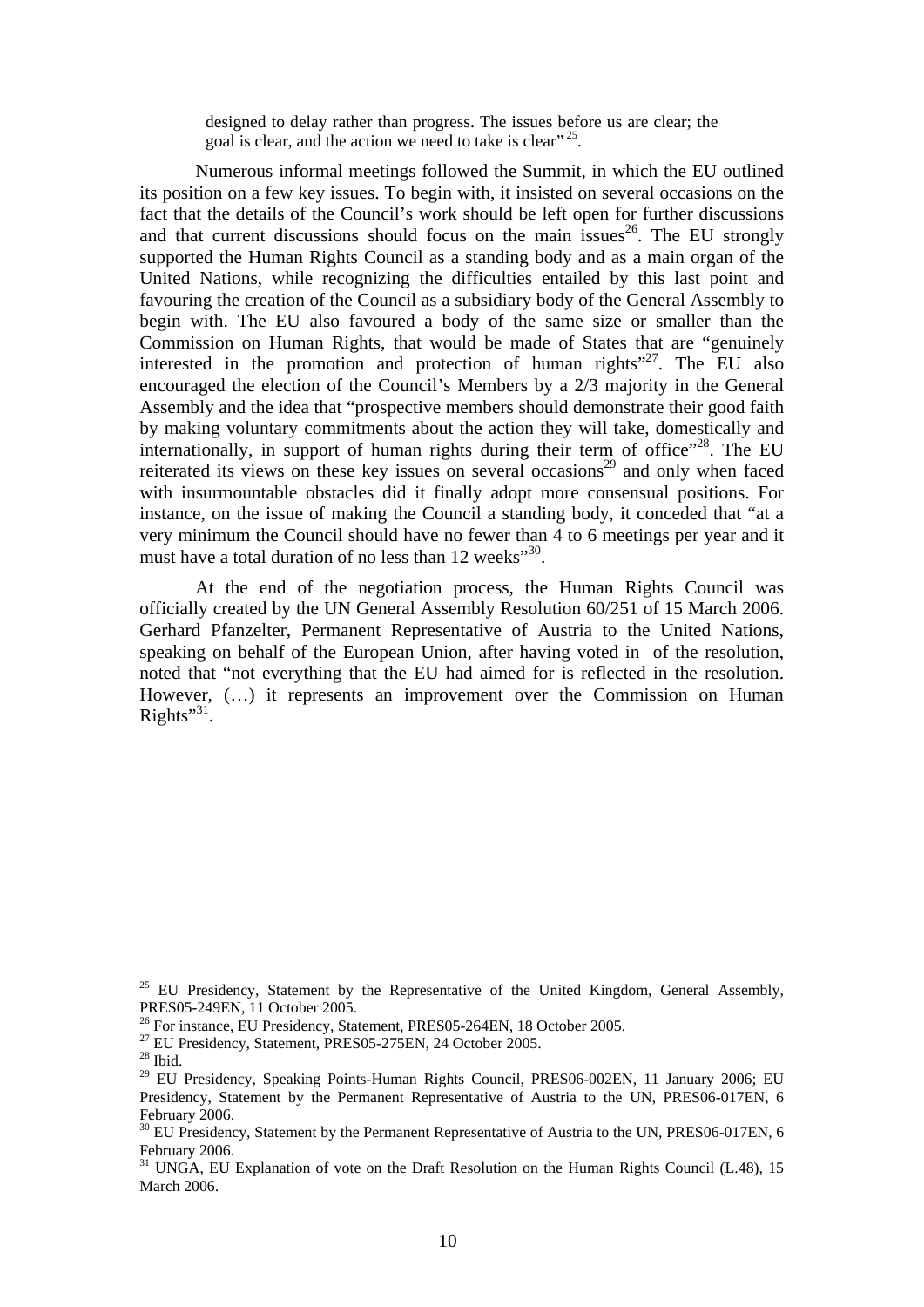# **PART II. The Role of the European Union in the Human Rights Council**

Following its establishment the elected Members of The Human Rights Council (HRC) at last received the opportunity to utilize the Council's new features to its greatest extent. The new body - currently embracing a higher institutional status, a more credible membership system, frequent meetings, a 1/3 endorsement for special sessions, and most significantly, a Universal Periodic Review Mechanism that will examine the fulfillment of human rights commitments and obligations of all UN Member States independent of the existing treaty body reporting system- were put to the test in its first year between 19 June 2006 and 18 June 2007. The primary foci of the first year were to carry out its institution building activities in a quick and efficient manner. In addition to these activities a wide range of substantive human rights issues (60 thematic and geographical issues) were addressed in the given time period. In the context of standard setting noteworthy achievements include the adoption of two human rights standard-setting texts: the International Convention for the Protection of All Persons from Enforced Disappearances<sup>32</sup> and the UN Declaration on the Rights of Indigenous Peoples<sup>33</sup>. Further, there were continuous efforts aimed at establishing complementary standards on combating all contemporary forms of racism, efforts towards the elaboration of an Optional Protocol to the International Covenant on Economic, Social and Cultural Rights and towards setting up concrete norms in the area of the right to development.

The work of the Human Rights Council following its first year was severely scrutinized and criticized leading many to argue that it was a "disastrous first year"<sup>34</sup> based primarily on the "Council failing to take action regarding countries facing human rights crises such as Burma, Colombia, Somalia, Turkmenistan, and Zimbabwe, ended the mandates of human rights experts on Belarus and Cuba, and rolled back its consideration of the deteriorating situations in Iran and Uzbekistan<sup>355</sup>. The efforts of the European Union therein have and continue to be criticized notably with respect to the renewal of mandates and its "hamstrung desire to first achieve consensus"<sup>36</sup> rather than speaking "sooner and more forcefully on the issues that they care about"37. While the EU has been successful in some areas of the Council's work

<sup>&</sup>lt;sup>32</sup> The text was adopted by the UN General Assembly on 20 December 2006 and opened for signature on 6 February 2007, (A/HRC/1/L.2).

<sup>&</sup>lt;sup>33</sup> The Declaration was adopted by the UN General Assembly on 13 September 2007. The final result of the discussions regarding its amendments and revised resolution can be found in UN General Assembly Resolution 61/178 entitled Working Group of the Commission on Human Rights to elaborate a draft declaration in accordance with paragraph 5 of UN General Assembly resolution 49/214 of 23 December 1994.

<sup>&</sup>lt;sup>34</sup> The Heritage Foundation, statement made by Brett D Schaefer at the Subcommittee on International Operations and Organizations, Democracy and Human Rights of the Committee on Foreign Relations of the United States Senate on July 26, 2007.

<sup>&</sup>lt;sup>35</sup> Human Rights Watch, statement made by Peggy Hicks at the Subcommittee on International Operations and Organizations, Democracy and Human Rights of the Committee on Foreign Relations of the United States Senate on July 26, 2007.

<sup>&</sup>lt;sup>36</sup> Human Rights Watch, Peggy Hicks " How to Put the UN Rights Council Back on Track" Human Rights Watch Commentary can be found at: http://hrw.org/english/docs/2006/11/03/global14503.htm<br><sup>37</sup> Ibid.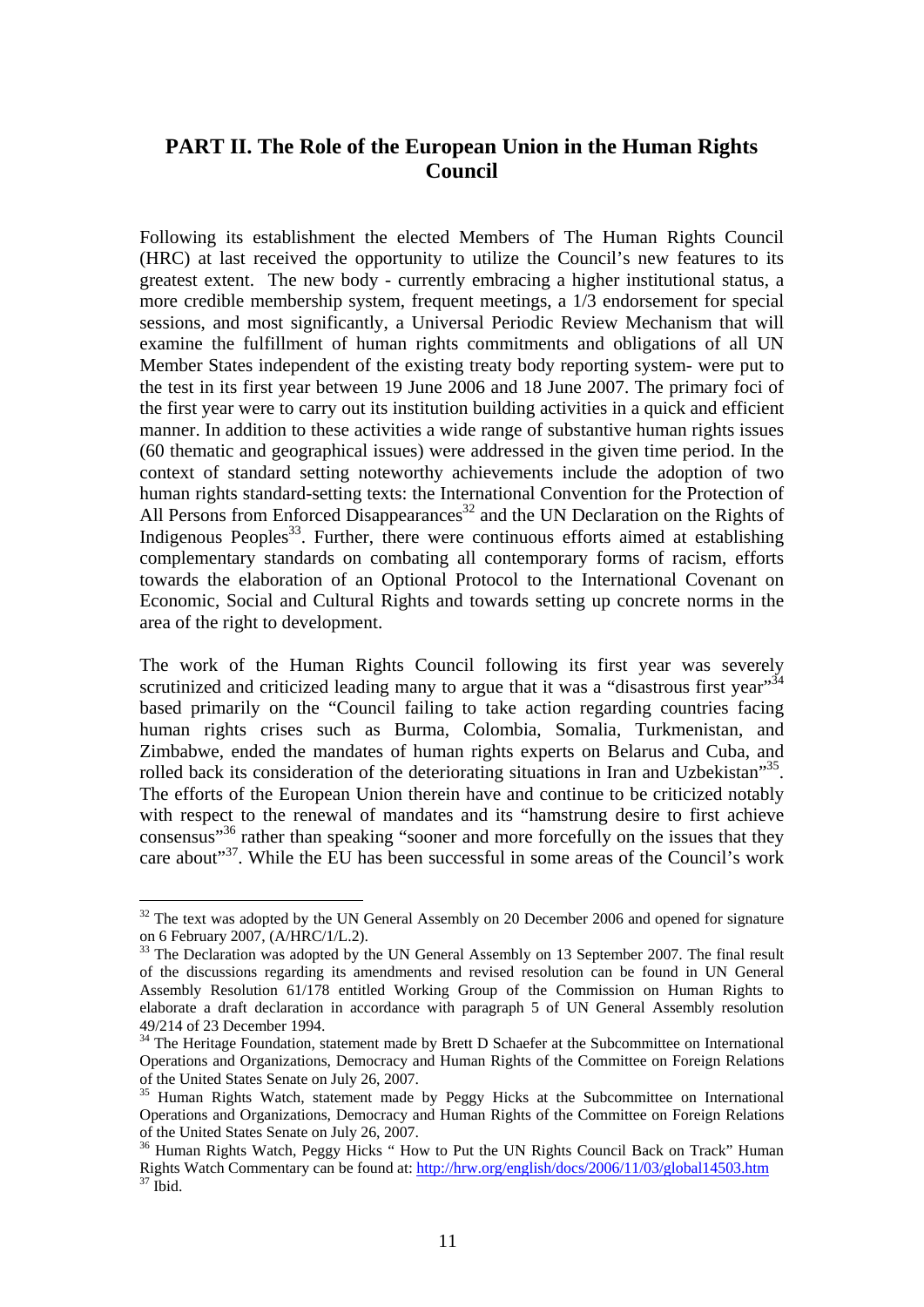it has arguably fallen short in others. The following section will examine the role of the European Union in the Human Rights Council with an emphasis on a) the UN Special Procedures; b) the Universal Periodic Review mechanism and process; and c) the output of Human Rights Council plenary sessions- a general overview. Recognizing that in the Council's first operational cycles a variety of other practical and substantive areas were addressed, the authors selected these three aspects on the basis that they exemplify areas of great magnitude for the Human Rights Council to live up to resolution 60/251.

### **A. The United Nations Special Procedures**

United Nations special procedures have long been seen at the heart of the UN human rights system. ECOSOC's landmark resolution 1235(XLII) of 1967 created the path for annual public debates in all countries "to examine information relevant to gross violations of human rights and fundamental freedoms" and "in appropriate cases make a thorough study of situations which reveal a consistent pattern of violations of human rights $^{38}$ . This very resolution is what set the foundations for the creation of special country and thematic procedures. It was not until 1993 at the World Conference on Human Rights that the special procedures mandate holders all met for the first time and presented themselves as a 'system of human rights protection'39. From that point on meetings of mandate holders would take place on a regular basis to discuss common areas of concern. Following the negotiations on replacing the UN Commission on Human Rights with the Human Rights Council, Resolution 60/251 decided that the Council shall "(...) review and, where necessary, improve and rationalize all mandates, mechanisms, functions and responsibilities of the Commission on Human Rights in order to maintain a system of special procedures, expert advice and a complaint procedure  $(...)^{40}$ . In view of that, at the 2005 special procedures annual meeting, mandate holders agreed to create a "Coordination Committee" composing of five mandate holders, with the aim of representing the "special procedures", as such, in the review process.

With the ever increasing number of special procedure mandates since the early 1990's concerns generated over funding, staff and a "system overload" leading to the danger of: "you water all plants, but each plant gets just too little water and they all die"<sup>41</sup>. Other challenges within the system including the selection process of mandate holders, the need to strengthen cooperation of States being visited, methods and codes of conduct, also raised concerns, therefore stimulating a need for a review. Furthermore, in light of the new Universal Periodic Review mechanism, the role of special procedures and the cooperation therein needed to be clarified. The European Union took an active role in both the consultative process leading up to the establishment of the Working Group on Special Procedures and in the debates of the

<u>.</u>

<sup>38</sup> ECOSOC Resolution 1235 (XLII), 6 June 1967, paras1-3. Also see Jeroen Gutter, Special Procedures and the Human Rights Council: Achievements and Challenges Ahead. 7 Human Rights Law Review 93, 2007.

 $^{39}$ ibid

<sup>&</sup>lt;sup>40</sup> UN General Assembly Resolution 60/251 establishing the Human Rights Council, 3 April 2006, A/RES/60/251, para 6.

<sup>&</sup>lt;sup>41</sup> See intervention by Toine van Dongen, Preparatory Committee of the World Conference on Human Rights, 12 September 1991 , quoted from supra 1.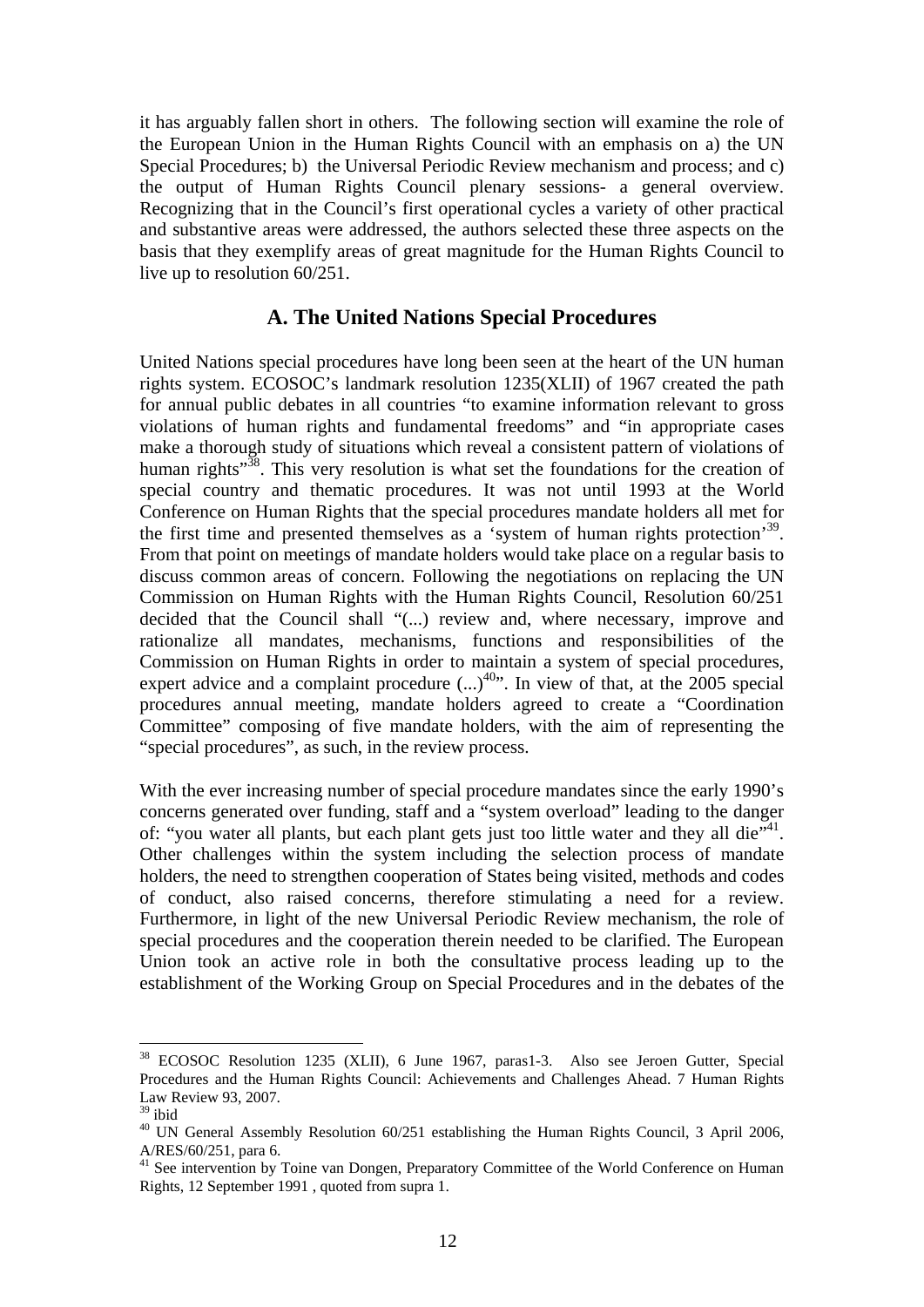Working Group itself, mainly, by voicing opinions and suggestions in the deliberations.

It was not until the second session of the Human Rights Council in October 2006 that Special Procedures were discussed and considered in depth. Finland on behalf of the European Union emphasized the importance of identifying ways to strengthen and improve the Special Procedures, in particular the capacity and effectiveness of the system to protect victims of human rights violations. The European Union also highlighted the importance of ongoing engagement between the Human Rights Council and the Special Procedures. Further, it suggested that expert advice from mandate holders be drawn in new ways and accordingly explore different options in this regard<sup>42</sup>. While most States agreed with their position, the main challenge at hand was how to materialize it.

Four working group sessions were held between February and June 2007 to discuss more detailed procedural and technical aspects of the special mandates including working methods, review process, and the rationalization and harmonization of the existing system. The European Union had a strong presence in all of the discussion areas and made solid statements and suggestions regarding each, notably in reference to working methods where it suggested and received the Council's endorsement on:

"That if no reply to requests for visits or no concrete schedule for the visit was agreed upon within a reasonable period of time (e.g. 12 months), special procedures could consider issuing reports on a country situation without visiting the country but after informing the concerned State. Further a compilation of principles or best practices for government cooperation may be considered focusing on full, free and timely access for mandate holders in accordance with the standard terms of reference and to ensure protection of persons who have cooperated with special procedures."<sup>43</sup>

Much of the debates in the Working Group sessions revolved around 'regulating the work of the special procedure mandate holders<sup>,44</sup>. Accordingly the primary foci were on drafting a "code of conduct" vis-a-vis the adoption of Council resolution A/HRC/2/L.2/Rev.1 in its November 2006 session<sup>45</sup>. The European Union from the off-set was against imposing stringent measures and voiced its position in the various sessions. Germany (on behalf of the EU) stated that "in light of the already existing documents, in particular the Manual of Special Procedures (the Manual), the EU did not see any added value in an additional document. Further, the work of the special procedures should be a matter of self-regulation and the special procedures should continue elaborating their own Manual through the Coordination Committee<sup>46</sup>." The last Working Group Session in June 2007, which focused solely on the Code of

<sup>&</sup>lt;sup>42</sup> EU intervention in Debate on Future of Special Procedures, Expert Advice and Complaint Mechanism. 3 October 2006.

<sup>&</sup>lt;sup>43</sup> See EU intervention (Finland on behalf of the EU) in The Working Group on Review of Mechanisms and Mandates, 21 November, 2006.

<sup>&</sup>lt;sup>44</sup> This was a result of the numerous proposals submitted by the OIC and African Group wishing to regulate the work of the mandate holders. Commonly referred to as the "negative reform agenda" it was nevertheless supported by 30 of the 45 members of the Council.

 $A/HRC/2/L.2/Rev.1, 27 November 2006.$ 

<sup>46</sup> See EU intervention in Human Rights Council Working Group on Review of Mechanisms and Mandates,  $2<sup>nd</sup>$  sessions, 5-16 February, 2007.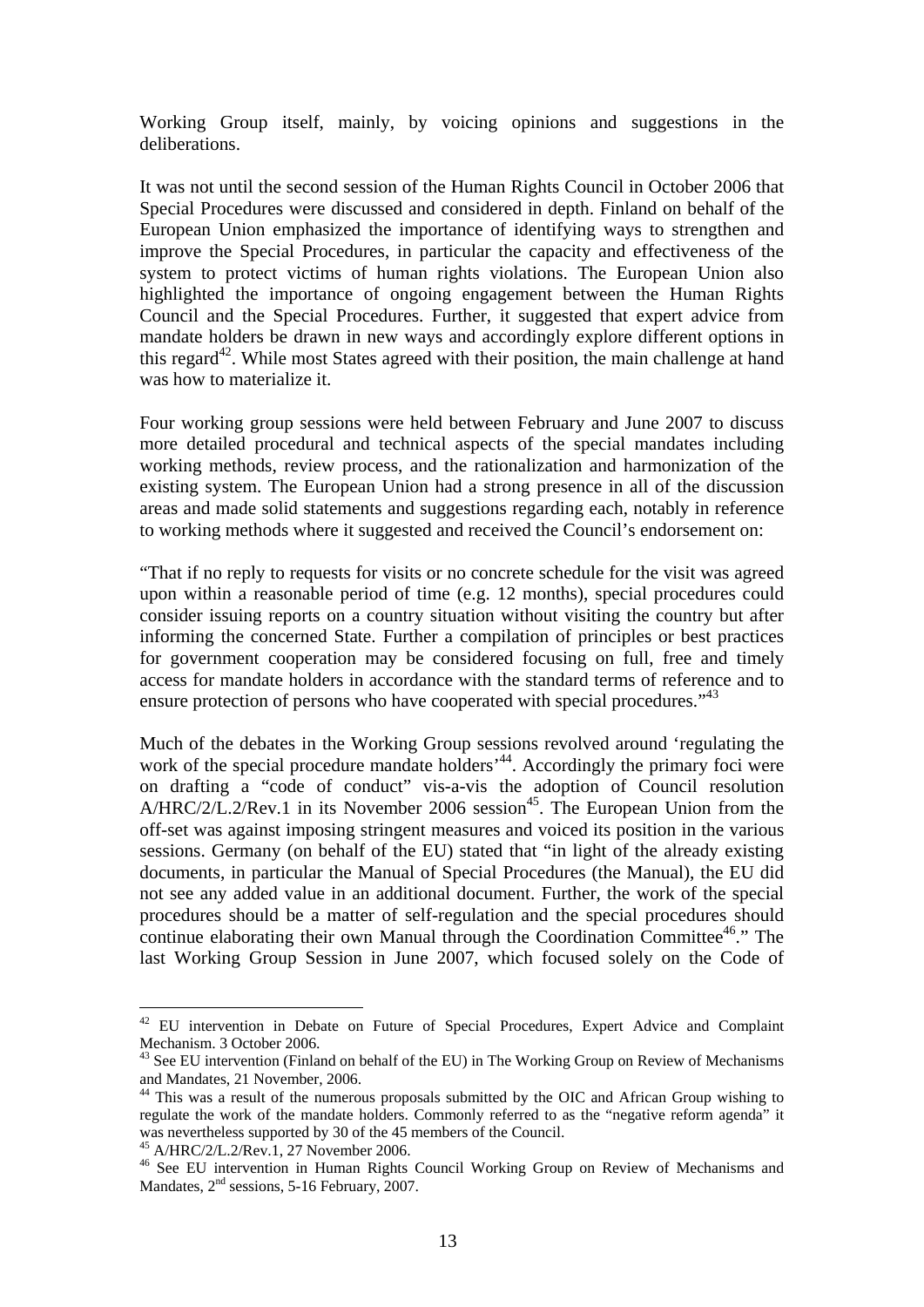Conduct for Special Procedures, $47$  was in spite of opposition from various WEOG members, adopted without a vote in the Council on 18 June 2007. Moreover, and more importantly, in the same Council session Resolution 5/1 on Institution Building of the Human Rights Council was also adopted, which included provisions on the selection of mandate holders and the review of all special procedures mandates.

The review process of the special procedures was regarded as a very important agenda item in the Council's sessions. The European Union took a very active role therein and at times was viewed as a chief and influential player in the processes such as in the segment on Special Rapporteur Ms Asma Jahangir's mandate on freedom of religion or belief. As the main co-sponsor of the mandate's resolution the EU's principal tool that enabled it to gain the support needed were the numerous informal consultations it held in the September 2007 session. At the time of submitting the final text however some states argued that it did not focus exclusively on the "review, rationalisation and improvement" of the given mandate. Accordingly, the EU recalled now paragraph 61 of Resolution 5/1, which states "Mandates (...) will be renewed until the date on which they are considered by the Council according to the programme of work". In light of the opposition the EU faced in the latter phase of the process the renewal of this mandate highlighted the EU's capacity, even with only 7 EU Member States as Members of the Human Rights Council, to shape and follow through on important special procedures. However, there have been review processes in which the EU was not regarded in the same manner, namely the occasion where the Council failed to renew the Expert Mandate on the Democratic Republic of Congo (DRC). Following the EU's statement "that it was joining the consensus but was disappointed to see the mandate of the Independent Expert go  $\dots$ <sup>48</sup> many NGO's and other international actors were quick to criticize its position and efforts and claimed "European Union Member States agreed to abandon it for a weak compromise<sup>49</sup>". Further, in view of it not calling for a vote the EU was criticized for not having a "backbone<sup>50</sup>" because it "wouldn't stand up and be counted"<sup>51</sup>. Equally, in the review of the country mandates, the EU could not prevent the termination of the mandates on Belarus and Cuba in spite of all of their efforts. The EU did however nevertheless endorse alongside other Members of the Council the continuation for all other mandates.

# **B. The Universal Period Review Process**

*"A State under review is like a beautiful woman at a wedding: both want to look their best."* 

- *Ambassador Loulichki – WG Facilitator on UPR (September 2007)* 

In efforts to reform the United Nations human rights machinery and rectify the stigmas attached to the former Human Rights Commission, such as "politicization"

<sup>&</sup>lt;sup>47</sup> Human Rights Council Resolution 5/2, 18 June 2007.

<sup>&</sup>lt;sup>48</sup> See ISHR Daily Update 27 March 2008, pp.8.

<sup>&</sup>lt;sup>49</sup> See Statement made by Human Rights Watch 'UN: Rights Council Fails Victims in Congo', 27 March 2008

 $50$  Ibid.

 $51$  Ibid.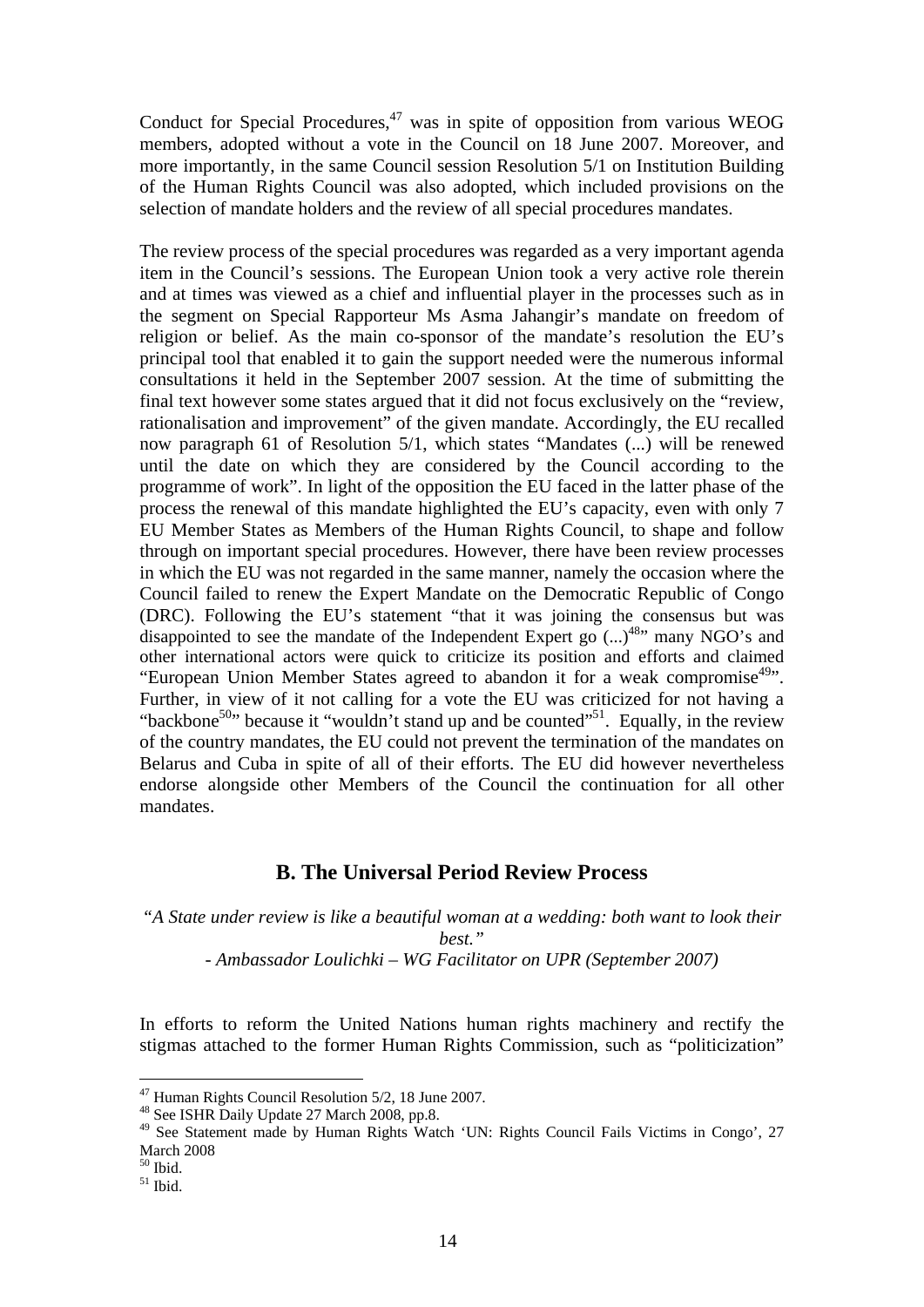and "erode credibility", the Universal Periodic Review (UPR) mechanism was pioneered. With the criticisms over "naming and shaming" whilst staying silent in "selected" cases of gross human rights violations an increasing "shadow was being casted on the reputation of the United Nations system as a whole<sup>"52</sup>. Accordingly, the UN General Assembly in Resolution 60/251 mandated the Council to

" *undertake a universal periodic review, based on objective and reliable information, of the fulfillment by each State of its human rights obligations and commitments in a manner which ensures universality of coverage and equal treatment with respect to all States; the review shall be a cooperative mechanism, based on an interactive dialogue, with the full involvement of the country concerned and with consideration given to its capacity-building needs; such a mechanism shall complement and not duplicate the work of treaty bodies.* "

Against this background, a number of preparatory meetings took place to discuss the operative foundations of the new mechanism and the methods of how to proceed at the nascent stages of its inception. In early deliberations of the UPR mechanism it was initially stated that the UPR should not *interfere* with the system of reporting to treaty bodies, this notion however shifted in course of negotiations to that of a more cooperative approach. Throughout the many preparatory and ad hoc meetings it was expressed by many of the delegates that there was a need to circumvent further reporting burdens. EU Member States agreed with that position and highlighted the existing heavy workload already deriving from treaty body obligations<sup>53</sup> and felt that "to avoid overburdening the Council with the new mechanism separate inter-sessional working groups be established<sup>54</sup>. To operationalise it as a cooperative and complementary mechanism to the existing system, perplexity arose on how it could "complement and not duplicate" the work of the human rights treaty bodies. Finland, on behalf of the European Union, in its August 2006 Written Contribution suggested that "the mechanism not conduct a second substantive assessment of compliance with treaty obligations so as to ensure that the work of the treaty bodies is not duplicated, notably in light of the fact that many of the same rights and obligations of those treaty bodies will be examined<sup>55</sup>". The deliberations on complementarity and duplication spurred further debate on reviewing countries even on the basis of treaties that they are not a party to. While this would help ensure that the review would be conducted "based on objective and reliable information, of the fulfilment by each State of its human rights obligations and commitments in a manner which ensures universality of coverage and equal treatment with respect to all States<sup>"56</sup> and therefore making it distinct from individual treaty body activity, many argued, notably African States, that states should only be held accountable on "*commitments and obligations*", thus only treaties and conventions that have been ratified. The European Union as a

<sup>&</sup>lt;sup>52</sup> In Larger Freedom: Towards Development, Security and Human Rights for All, Report of the Secretary General, 26 May 2005. A/59/2005/Add.3. para 182

<sup>&</sup>lt;sup>53</sup> For example see The Netherlands Written Contribution in the Updated Compilation of Proposals and Felice Gaer "A Voice Not an Echo: Universal Periodic Review and the UN Treaty Body System", 7 Human Rights Law Review 109, 2007.

<sup>&</sup>lt;sup>54</sup> See Statement by HE Ambassador Wolfgang Petritsch on behalf of EU in the Human Rights Council, 28 June, 2006.

 $55$  ibid

<sup>&</sup>lt;sup>56</sup> UN General Assembly Resolution 60/251 establishing the Human Rights Council, 3 April 2006, A/RES/60/251, para 5(e)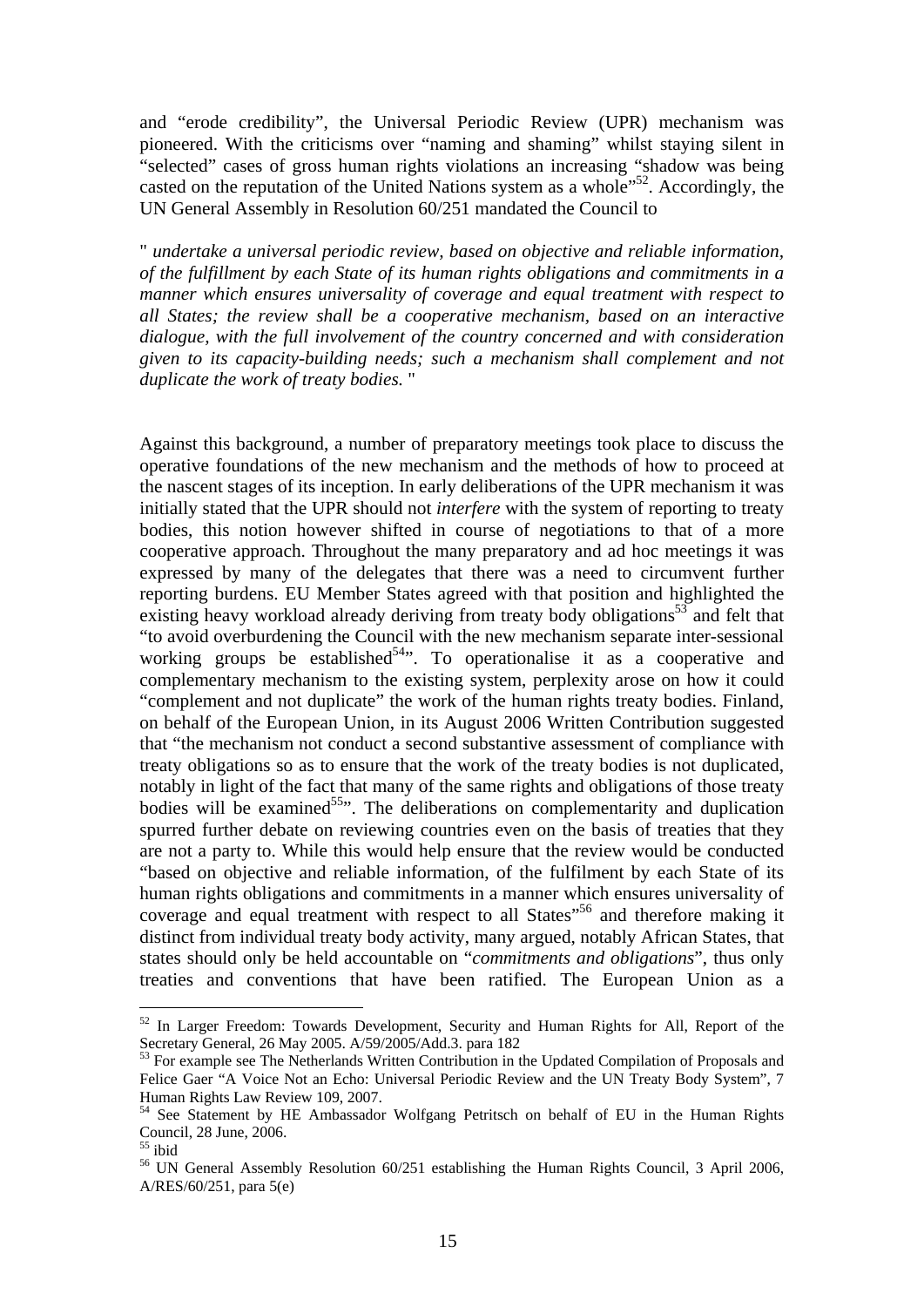compromise suggested that the UPR be complemented by the treaty bodies by way of providing a forum to discuss treaties not ratified by a given state in addition to human rights compliance, as such, based upon the information gathered within the OHCHR. These debates amongst others surrounding the UPR mechanism seemingly attracted a lot of attention, generating the most enthusiasm and dedication compared to that of any other Human Rights Council mandated Working Group<sup>57</sup>. The European Union correspondingly assumed an active role through its public statements and proposals.

The formal Working Group (WG) on the UPR mechanism was established by Council Decision 2006/103 with the objective of developing the modalities of the mechanism. The first Working Group session in November 2006 focused specifically on the sources of information the review will be based upon. Treaty body reports, country assessments by UN agencies, NGO reports, etc. were all considered as possible sources. The EU suggested that the OHCHR create a database compiling information from such sources while augmenting the role of the OHCHR. The first session did not conclude with any substantive results. However, it facilitated both practical and conceptual dialogue to set the foundations for the February 2007 session.

The second WG session addressed the deeply debated outstanding question of whether the level of development of a country should have an impact on a country's review. In line with the universal nature which the review is intended to have the European Union in its intervention stated "that consideration of a country's level of development must not compromise the universality of the standards on which the review was based, and should relate only to the outcome phase of the review." It further went on to state "that 'equal treatment' meant treating each country equally during the process of review". The African Group however remained obstinate on accounting for development considerations and gained majority support. In the last days of the second session a notable outcome was achieved: the presentation and discussion of potential models for the UPR mechanism. Three different models were explored; the main difference between the first and the other two was the introduction of working groups serving as a bridge between the compilation of information on a given country and the Council session itself. The European Union was very much in favour of the latter and argued its position on the basis of the system being more of a "manageable workload"58. In efforts to avoid *politicization* in plenary debates, the EU defended its stance on the inclusion of working groups by claiming that smaller working group discussions would detract away from such kind of debates in the Council's plenary.

The deliberations over the conduct of the UPR, of taking place either in the form of working groups or plenary, went well into the UPR Working Group session of April 2007. The European Union continued to maintain its position in spite of opposition received from the majority of the Council's Members. The issue of 'plenary vs. working group' in addition to the role of experts in the UPR; level of participation of NGOs and other stakeholders; and the involvement of the concerned State in the making and taking of decisions, were the four core outstanding issues that raised the most concerns. Negotiations continued on and it was not until 18 June 2007 that the modalities of the UPR mechanism were formally adopted in Resolution 5/1

<sup>57</sup> See ISHR Report on Working Group to Develop Modalities of the UPR, 12-15 February, 2007.

<sup>&</sup>lt;sup>58</sup> The EU underlined that their preference would be Option 2 on the grounds that 12 countries would be reviewed per annum/per working group.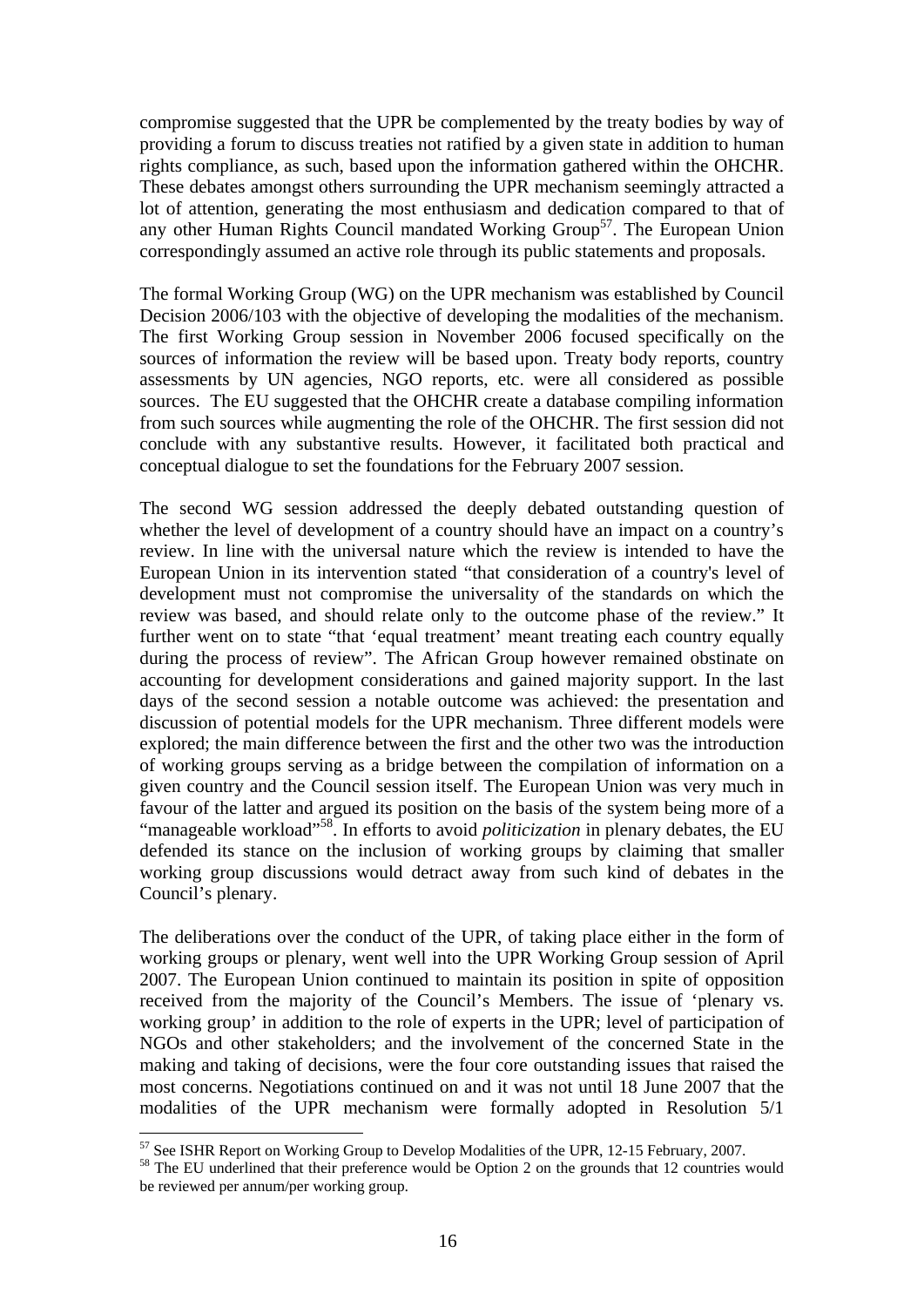"Institution Building of the United Nations Human Rights Council". The Resolution emphasizes the nature of the UPR as "a cooperative mechanism based on objective and reliable information and on interactive dialogue"<sup>59</sup> and of "representing an added value<sup>"60</sup> to the overarching UN human rights system. Much to the dismay of the European Union, the Human Rights Council decided that the review would be conducted in one working group composed of the 47 Members of the Council similar to that of a plenary. This was the very proposal submitted by the Facilitator of the UPR Working Group to the Council that the EU was strongly against as it felt that it "essentially constituted a plenary review with a different title"<sup>61</sup>. The UPR architectural framework was nevertheless adopted and in the sixth Human Rights Council Session on 21 September 2007 the Council drafted and adopted a calendar on the consideration of Member States to be considered for the first four year cycle of the UPR mechanism and the order in which the countries will be reviewed. This was seen as one of the major milestones of the workings of the first year of the Council.

The first two cycles of the UPR process reviewed 32 countries of which seven were EU Member States. The European Union welcomed the process and claimed that it can lead by example in respects to both being "reviewed" and "reviewing" others and dedicated itself to "strive for maximum transparency and efficiency of the process (...) because the manner in which the review is conducted will have significant repercussions on the overall credibility of the Human Rights Council<sup>62</sup>." In both the UPR Working Group and Plenary deliberations on SuR's no common EU statements were made, further to an agreement made by  $\text{COHOM}^{63}$ . It is arguable that the primary reason behind this decision is that of wishing to keep the integrity of the UPR as an individual State review process and thus yielding to individual State interventions<sup>64</sup>. However, when looking in plenary in the consideration of the UPR reports one would observe the "continuing decline of the number of states taking the floor to comment<sup>65</sup>", including those of EU Member States both as Members and observers of the Council. Thus questions arise on why EU Member States are not being more proactive when given the chance to orally address country-specific human rights practices. The Members of the Council in June 2008 adopted all 32 UPR reports, leading many from the international community to commend the process as a whole including the EU who stated "The first 32 reviews undertaken in April and May and the outcome documents adopted last week by the Human Rights Council – on the whole - have not disappointed $66$ .

<sup>&</sup>lt;sup>59</sup> Institution-Building of the United Nations Human Rights Council, 18 May 2007. A/HR/RES/5/1 para 3(b)

 $60$  Ibid para 3(f)

<sup>&</sup>lt;sup>61</sup> See ISHR minutes on Working Group to Develop Modalities of the UPR, 11 April, 2007.

 $62$  See Discussion on a motion for a resolution of the European Parliament on the Seventh session of the UN Human Rights Council- Statement by State Secretary Janez Lenarcic on behalf of the EU Council. 20 February 2008.

 $63$  As expressed by a member of COHOM in a discussion on the EU in the Human Rights Council, July 2008.

 $64$  Ibid.

<sup>&</sup>lt;sup>65</sup> See ISHR Daily Update, Human Rights Council  $8<sup>th</sup>$  Session, 11 June 2008, pp.1.<br><sup>66</sup> Item 6 Statement by Slovenia on behalf of the EU,  $8<sup>th</sup>$  Human Rights Council Session plenary, June 2008.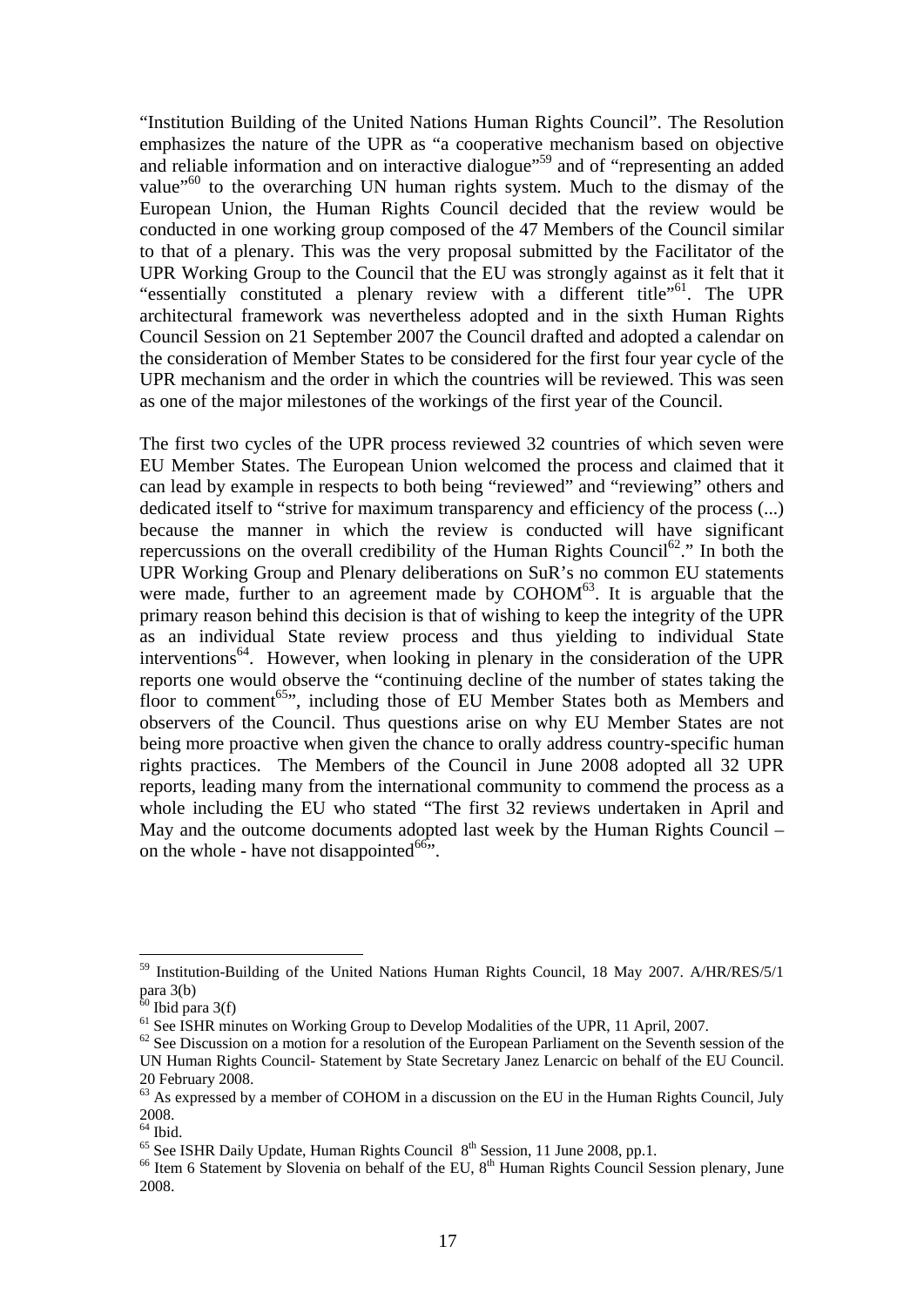# **C. EU Output in Human Rights Council Plenary Sessions- A General Overview**

The European Union in the Human Rights Council has strived hard to present itself as a unitary actor. Through its numerous coordination meetings in both Brussels and *in situ* it is not surprising, since the Council's inception, that the EU Member States who are also Members of the Council have had a strong record in voting cohesion. As a matter of fact, they have hitherto only had one split vote. This was on the resolution on human rights violations emanating from Israeli military incursions in the Occupied Palestinian Territory, on which France abstained and all EU Member States represented in the Council voted against<sup>67</sup>. Through the various coordination mechanisms at its disposal, such as the "burden-sharing mechanism", the European Union has managed successfully to be present and active in all deliberations of Council resolutions in addition to procedural matters that arise on an ad hoc basis. While the EU has had success in voting cohesion internally it has struggled to gain the same support needed 'externally' from non-EU bloc Members on various agenda items. The current pattern of adopting resolutions in the Human Rights Council, as it may be observed, has been consensus driven. However, in instances where the EU does call for a vote, it is not uncommon to see the majority of the Members of the Council voting against the EU's vote. While its numerical inferiority may be one explanation, questions do arise on why the EU struggles in this regard. When revisiting the Council's failure to renew the mandates on DRC, Cuba and Belarus in this context, paralleled with the EU's consistent efforts for their continuation, generates an added layer of concern and questions.

With regard to formally introducing resolutions the EU has equally not been perceived as a frontrunner. Some argue that the EU "speaks more often than any other single grouping- and on a much wider range of issues- but is less active in sponsoring resolutions than the OIC and African Group<sup>68</sup>". When only considering EU Presidency resolutions<sup>69</sup> that is indeed true. In contrast, when exploring the initiatives of the composite EU and the co-sponsorship received by fellow-EU-Member States the conclusion would contest the initial argument. Taking the most recent Council session as an example, while there was only one EU Presidency sponsored resolution on Burma/Myanmar, there were eight EU Member State initiatives, presenting a total of nine resolutions sponsored by the EU and EU Member States out of the thirteen resolutions introduced in the whole session. Further, the EU continues to aptly demonstrate its presence and position throughout each Council plenary session. In the first six sessions for example the EU made a total of 124 statements and interventions in interactive debates and dialogues<sup>70</sup> leading it to be a very visible actor in the Council. Moreover, every time an EU Member State takes the floor in either full member or observer capacity it always aligns itself with the statement made by the EU thus providing more oral weight to the EU's position.

<u>.</u>

<sup>&</sup>lt;sup>67</sup> See Karen Smith 'Speaking with One Voice but Having Little Impact: The EU at the UN's Human Rights Council' presented at the ISA Conference, San Francisco, March 2008. See also Katie Verlin Laatikainen and Karen Smith, eds, 'The European Union at the United Nations: Intersecting Multilateralism' (2006) New York: Palgrave.

<sup>68</sup> Supra 67 pp. 15.

<sup>&</sup>lt;sup>69</sup> In the first six regular Human Rights Council sessions there were only nine EU sponsored resolutions. Ibid.

 $70$  Supra 67 pp.12.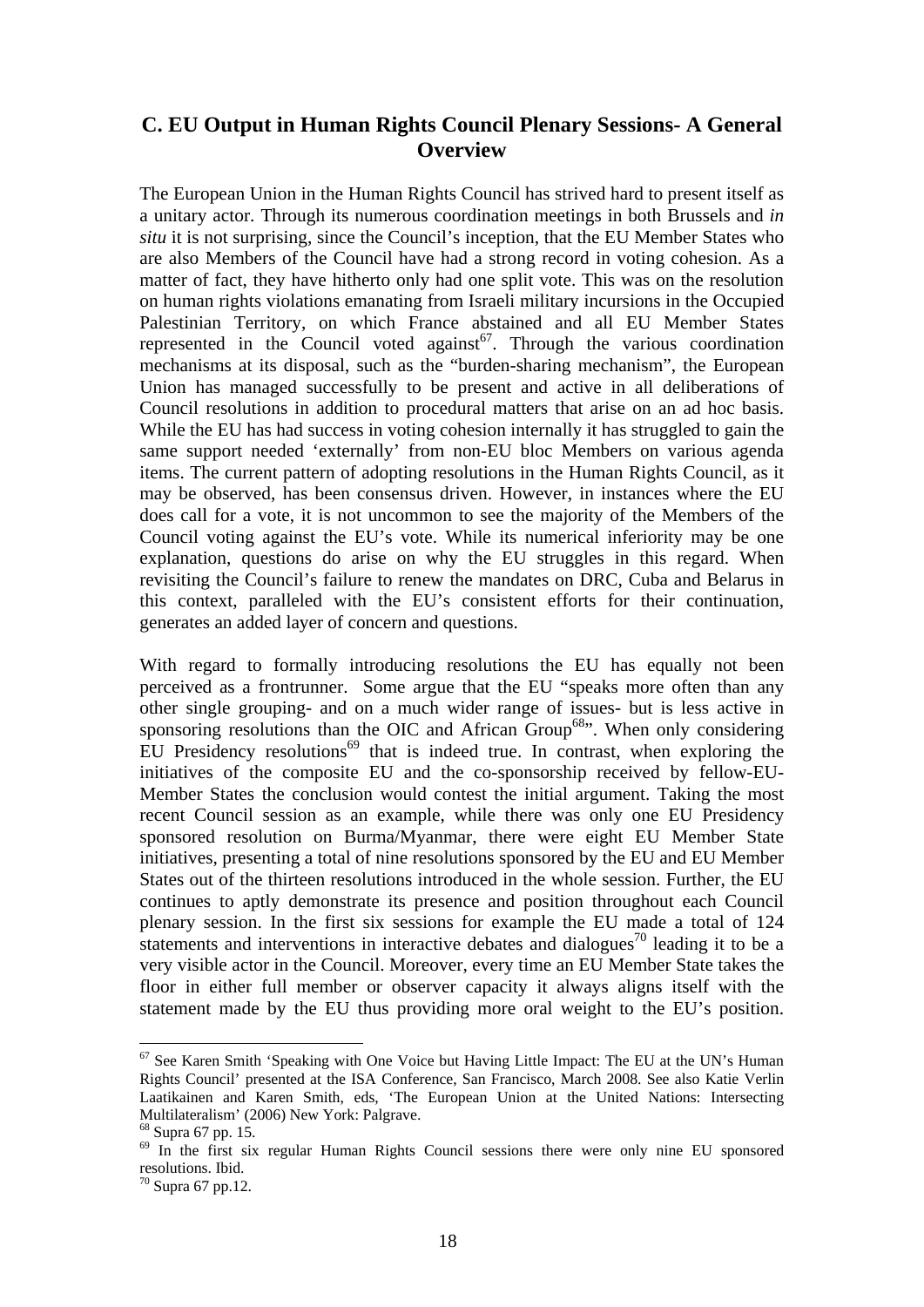Through this very oral weight the EU has been noticeably successful in initiating important Special Sessions.

The Human Rights Council has thus far held seven Special Sessions, two of which were at the initiative of the EU. In December 2006 the EU, joined by the African Group, held a Special Session on Darfur which was seen by many as exemplary<sup>71</sup> due to the all encompassing efforts of not only Council Members but also relevant Special Rapporteurs and Special Representatives. Further, a dependable cross-regional dialogue and coordination was established between the diplomats of the EU and African Group<sup>72</sup>, an important step for receiving future support in other areas of the Council. The much needed Special Session on Burma/Myanmar in October 2007 was also held at the initiative of the EU. Cross regional support for the session was attained and following only one full day of deliberations consensus was reached and resolution S-5/1 was adopted.

In sum, while the European Union has been a prominent actor in some areas of the Council it has in other areas demonstrated critical shortcomings which have consequently overshadowed its successes in the Council. This as a result has situated the EU as a subject of scrutiny. The following section will accordingly address some of its shortcomings and will provide corresponding recommendations.

 $71$  See Martin Frick 'The Role of the European Union in the Negotiations on the Human Rights Council' in Lars Muller 'The First 365 Days of the UN Human Rights Council, Eidgenossisches, Department fur Auswartige Angelegenheiten. Politische Abteilung IV. Switzerland: 2007, pp. 173. 72 Ibid.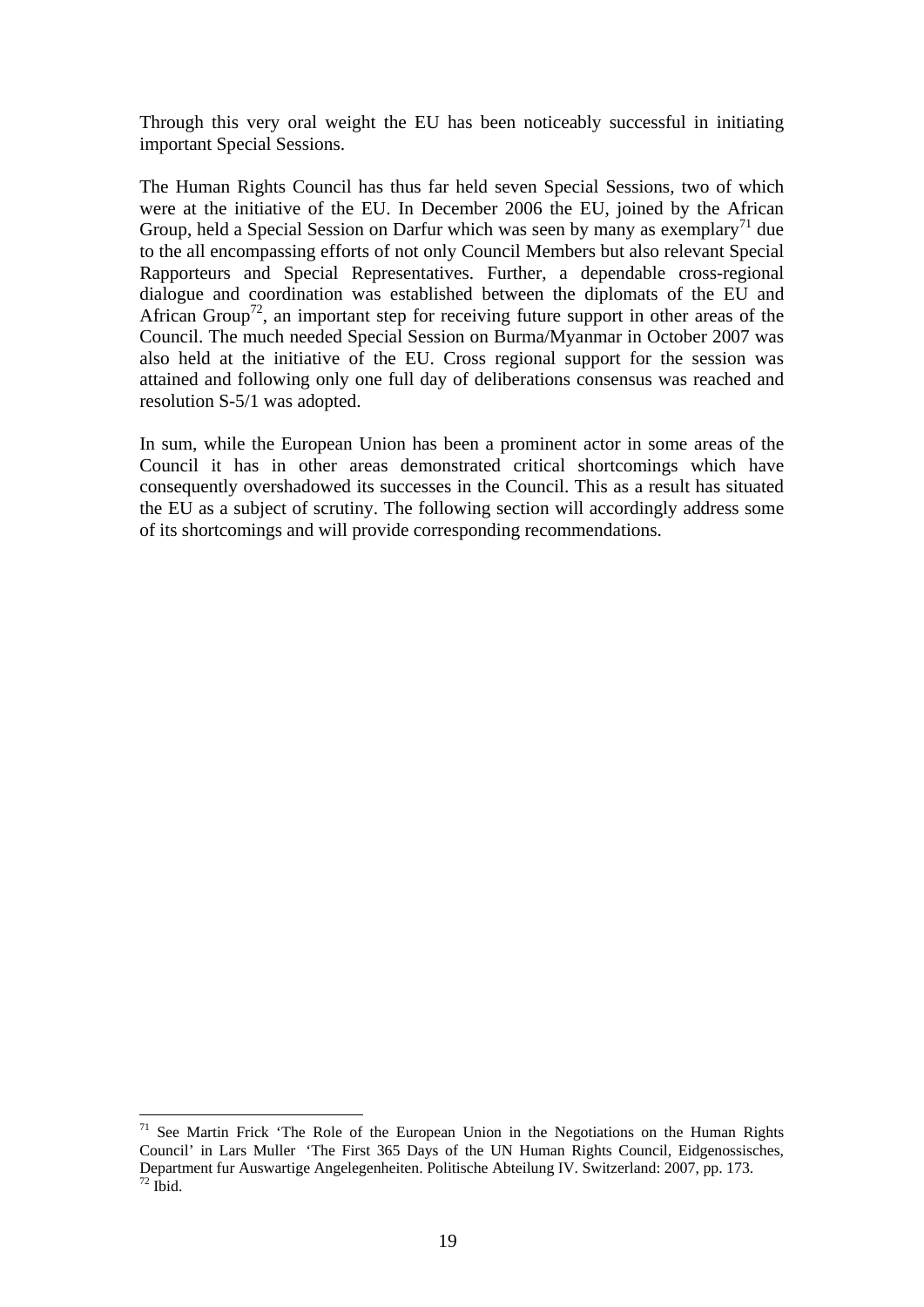#### **III. RECOMMENDATIONS**

Pursuant to the previous sections, it may be observed that the European Union on occasion has not fared in the Human Rights Council as one would expect of an actor that possesses the economic and political clout it does worldwide. Many had high expectations for the EU to take a leadership role in the area of human rights and to "fill the void" the US left behind<sup> $73$ </sup>. This however has not been the case. Since the inception of the Human Rights Council the African Group and OIC, comprising a greater part of membership to the Council, have arguably taken a greater role than anticipated and thus as a result has also had the capacity to shape the Council's institutional and procedural framework in addition to much of the output of the plenary sessions. The question which thus arises is, bearing in mind its numerical inferiority, why has the EU been successful in certain areas of the workings of the Council and not in others?

The very first dimension that needs to be accounted for in addressing the abovementioned question is that of 'coordination<sup>74</sup>', at both the '*internal*' and '*external'* levels. As it may be deduced from the previous sections, the EU has been very effective in its 'internal coordination' activities and as such has had a strong record in voting cohesion, EU Member State co-sponsorship resolution initiatives, addressing procedural and institutional matters as a unitary actor, etc. The EU's shortcomings in respect to coordination are in its '*external'* activities. This has consequently hindered the EU from following through on important human rights issue areas which it would initially support, such as the expert mandate on DRC, but then would yield to reach consensus. Accordingly, the first recommendation for the EU in this regard is to establish a concrete coalition building strategy and to identify tools to help facilitate effective external coordination activities. The coalition building exercise used in the special session on Darfur may be used as a model. Further, the EU needs to utilize its internal instruments (political and financial) which remain at its disposal to their greatest extent so as to have a positive domino effect in its external relations in the Human Rights Council; the ACP framework may be considered in this regard<sup>75</sup>. Leverage needs to be established through the use of such tools in order to demonstrate the EU's solid commitment to resolving important human rights issues in addition to instituting its clout in international human rights affairs, more specifically, in the Human Rights Council.

Coordination needs to be equally strong between the EU institutions, and in parallel, the roles of the European Commission and European Parliament need to be enhanced when the Human Rights Council is concerned. The Commission Delegation to the UN in Geneva should create a specialized human rights unit and hire staff that has expertise in the field of human rights. The staff can then also help support the work of

<sup>&</sup>lt;sup>73</sup> Kenneth Roth, Human Rights Watch World Report 2007 'Filling the Leadership Void: Where is the EU' pp.1-32.

 $\frac{74}{74}$  See J. Wouters, F. Hoffmeister and T. Ruys, (eds) 'The United Nations and the European Union: An Ever Stronger Partnership' (2006) The Hague: T.M.C. Asser Press.

<sup>&</sup>lt;sup>75</sup> Richard Gowan and Franziska Brantner in their September 2008 policy paper "A Global Force for Human Rights? An Audit of European Power at the UN" suggests creating a "Cotonou Group" in Geneva and NYC to focus specifically on human rights, pp.65.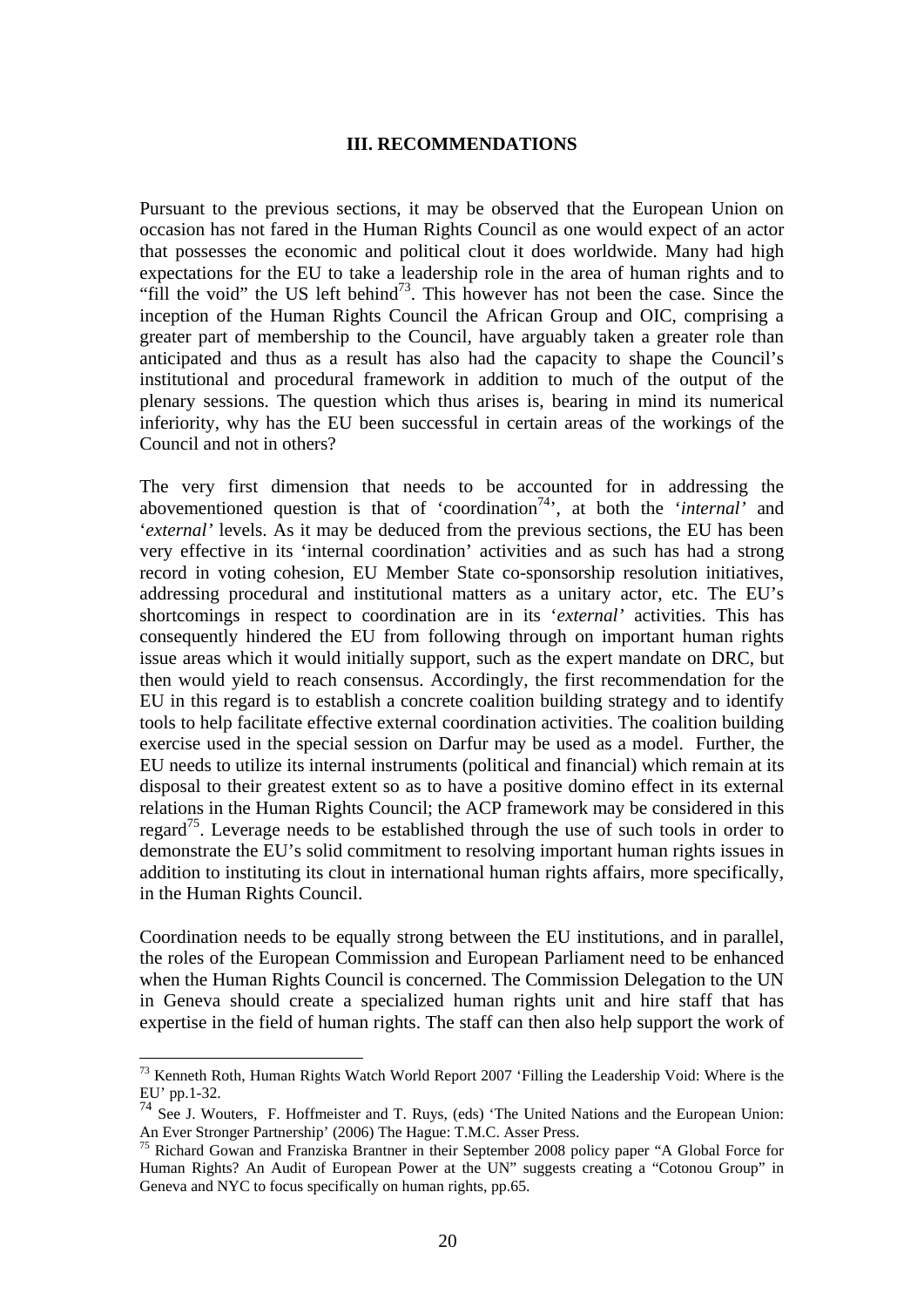the Member State delegations, which at times are overburdened with the increased number of sessions and working groups<sup>76</sup>. The European Parliament on the other hand can provide the stage for an annual general debate on Human Rights Council related proposals as to clarify the positions and help unify the EU's stand in addition to being the facilitator of regular dialogue between all actors involved, including non-state actors. This could take the form, e.g., of a widely publicized Human Rights Hearing, and become the functional equivalent of a State of the Union type of address.

A third dimension that needs to be taken into account when addressing the EU's shortcomings in the Council is its internal/external human rights credibility. Here it is important to highlight the functions of the three main EU institutions working in the field of human rights (The Council of the EU, the European Commission and the European Parliament). Each institution has a significant role to play in increasing the EU's credibility in the eyes of third party states. The EU has on many occasions been accused of applying double standards in human rights by not taking a critical stance when its own Member States' are concerned<sup>77</sup>. Paralleled with its external human rights activities the EU needs to ensure that all relevant Commission DG's, relevant committees of the European Parliament and the Council of the EU are equally placing efforts to enhance the human rights situation within its borders. The European Parliament has the largest role to play in this regard, as MEPs serve as the primary link between the EU and national levels. The concerted efforts of all three institutions will then as a result provide the EU with the external credibility needed for not only coalition building purposes but also for EU initiatives to be taken seriously by other Members of the Human Rights Council.

Fourth, the EU needs to take a more proactive approach in initiating resolutions that are not only consensus driven. The EU should ensure that important human rights issues receive the attention it deserves in a timely manner; accordingly, it should find ways and means to better shape the Council's agenda items. NGO's and civil society may also play a role in this context as they not only have eyes on the ground where human rights abuses are occurring but also have valuable reports which may be useful in defending EU positions. Thus, it is vital for all EU actors to establish a strong and mutually-respecting relationship with NGOs and civil society and to involve them in identifying dire human rights situations that require attention. The EU must also be open to their feedback on the "cause and effect"/root causes of human rights abuses in the given territories. The suggested European Parliament Human Rights hearing may serve as a platform to strengthen and establish a different level of partnership.

Lastly, the EU needs to make use of the UPR mechanism for not only credibility purposes – to demonstrate to the international community that it is indeed an exporter of internal human rights values and principles- but also as a tool for drafting future human rights policies. The recommendations generated from the UPR process of EU Member States' can be of great value to the Commission in drafting human rights related communications and to the Council in drafting human rights policies. Furthermore, in view of the EU not making statements on behalf of its 27 Member States in the UPR process, Member States need to beyond aligning their interventions,

 $76$  Alternatively, the experts can serve as a think tank on resolutions and deepen dialogue with civil society members, as expressed by Gowan and Brantner. Ibid p. 64.

society members, as expressed by Gowan and Brantner. If  $\frac{1}{4}$  is the property of the standards in human  $\frac{1}{77}$  See statement by Irene Khan "Amnesty International criticizes EU for double standards in human rights" at the University of Ghent, Belgium, 24 March, 2007.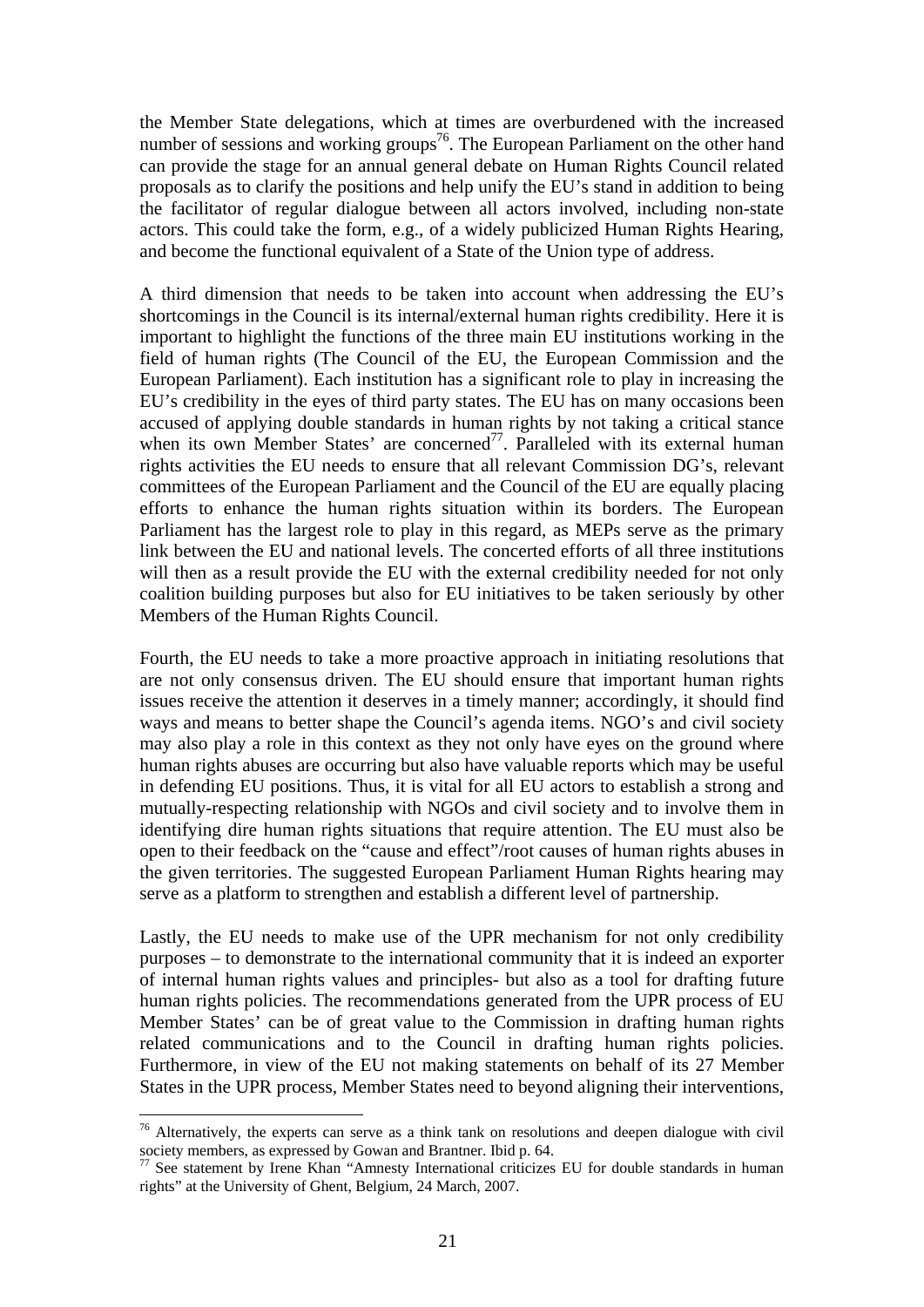and ensure that at least one Member State makes an intervention on every SuR, which thus far has not been the case<sup>78</sup>. A form of presence, in this case the form of the 'composite EU', needs to be exhibited in each phase of the UPR process to ensure that it is a visible actor to all third party states and that EU Member States are taking the process very seriously.

 $78$  Supra 75 pp.45.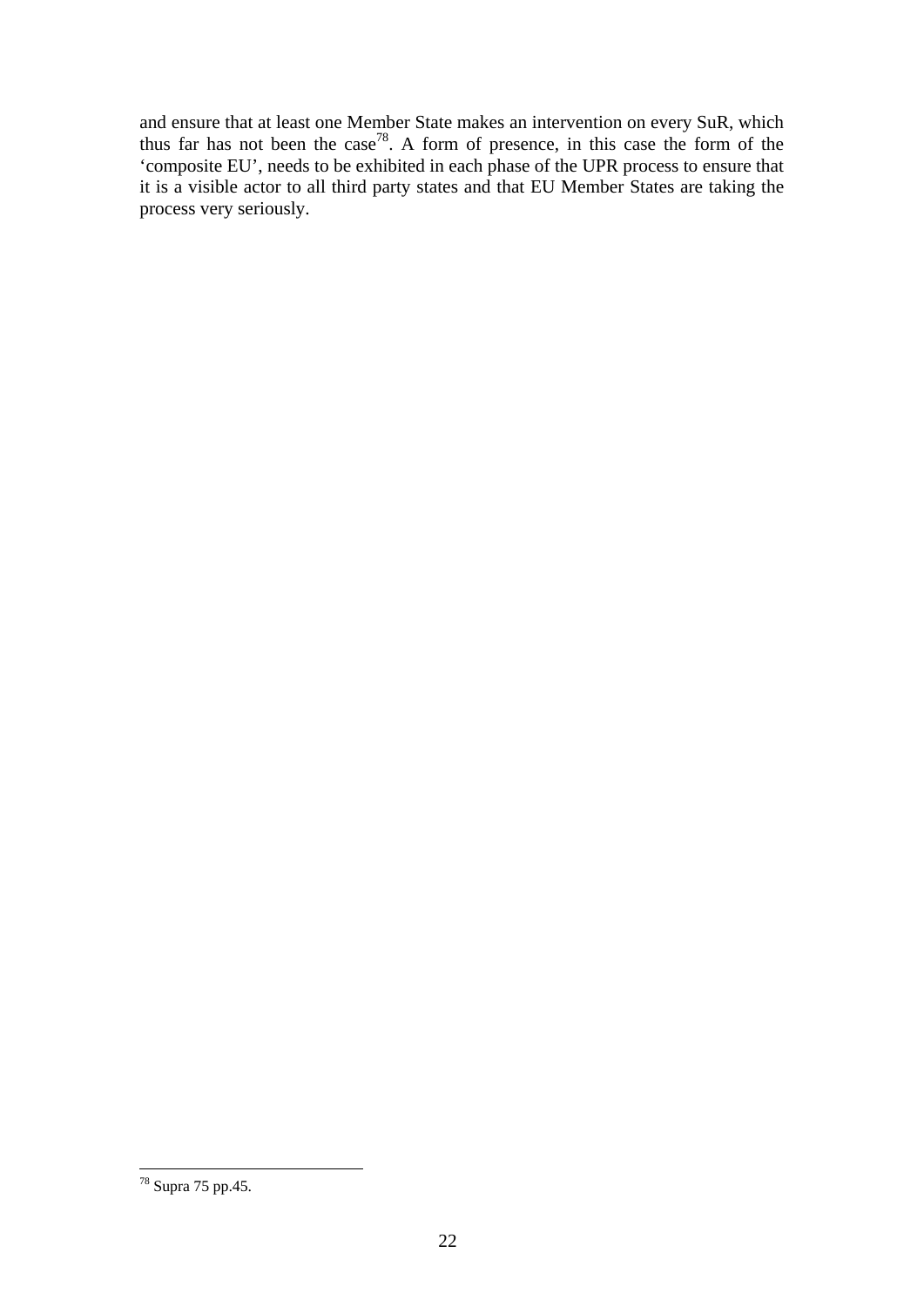#### **IV. CONCLUDING REMARKS**

The aim of the study was to provide an overview of the role of the European Union in the Human Rights Council with an emphasis on the EU's contribution to the setting up process, the UN Special Procedures, the UPR process and plenary sessions of the Council. The study via its observations unveiled both the EU's achievements such as its special session initiatives; and its shortcomings such as failing to receive the endorsement needed for the continuation of certain special procedure mandates. Much of the EU's shortcomings in the Human Rights Council are a result of not having a concrete strategy for 'external' coordination, the lack of 'internal' credibility and the need to expand the role of EU institutions, particularly the European Parliament and European Commission. In view of such shortcomings the last section of the study offered five core recommendations that have the potential to help rectify the challenges currently faced by the EU in the Human Rights Council. While these are only provisional recommendations based on the preliminary observations made above, it is believed that should these dimensions be considered in depth that the role of the EU can only be enhanced in the Human Rights Council; thus in effect legitimizing the new body as the "dawn of a new era".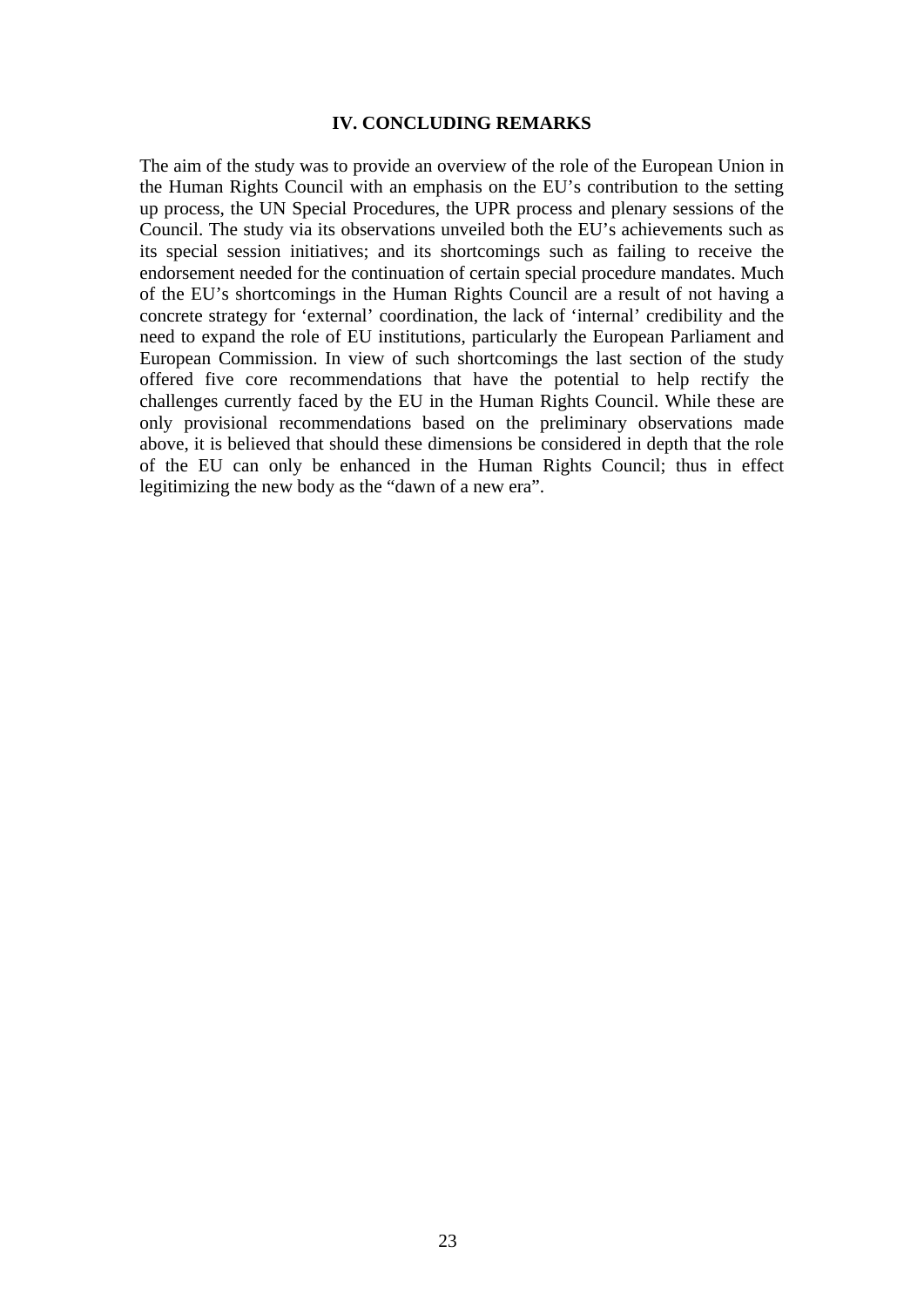#### **BIBLIOGRAPHY**

Almqvist, Jessica and Gomez Isa, Filip 'The Human Rights Council: Challenges and Opportunities' (2006) FRIDE, Madrid.

Alston, Philip 'Reconceiving the UN Human Rights Regime: Challenges Confronting the New UN Human Rights Council' (2006) 7 Melb. J. Int'l L.: 185.

Duquette, Elizabeth 'Human Rights in the European Union: Internal versus External Objectives' (2001) 34 Cornell International Law Journal: 365.

Duran, Carlos Villan 'The New Human Rights Council' in Lars *Muller The First 365 Days of the UN Human Rights Council* (2007) Eidgenossisches, Department fur Auswartige Angelegenheiten. Politische Abteilung IV. Switzerland: 34-45.

Europa Website, European Union Activities: Human Rights, last updated December 2007, can be found at: http://europa.eu/pol/rights/overview\_en.htm

European Union Annual Human Rights Report, December 2007.

Frick, Martin 'The Role of the European Union in the Negotiations on the Human Rights Council' in Lars Muller *The First 365 Days of the UN Human Rights Council* (2007) Eidgenossisches, Department fur Auswartige Angelegenheiten. Politische Abteilung IV. Switzerland.

Gaer, Felice 'A Voice not an Echo: Universal Periodic Review and the UN Treaty Body System' (2007) 7 Human Rights Law Review: 134.

Ghanea, Nazila 'From UN Commission on Human Rights to UN Human Rights Council: one step forwards or two steps sideways?' (2006) 55 ICLQ 3: 695.

Gowan, Richard and Brantner, Franziska "A Global Force for Human Rights? An Audit of European Power at the UN", ECFR Policy Paper, 17 September 2008.

Gutter, Jeroen 'Special Procedures and The Human Rights Council: Achievements and Challenges Ahead' (2007) 7 Human Rights Law Review: 93.

Hannum, Hurst 'Reforming the Special Procedures and Mechanisms of the Commission on Human Rights' (2007) 7 Human Rights Law Review: 73.

Human Rights Watch 'UN: Rights Council Fails Victims in Congo', 27 March 2008.

Keenneth Roth 'Filling the Leadership Void: Where is the European Union" in Human Rights Watch World Report 2007: 1 – 32.

Laatikainen, Katie Verlin 'Assessing the EU as an Actor at the United Nations: Authority, Cohesion, Recognition, and Autonomy' (2004) CFSP Forum 2: 4.